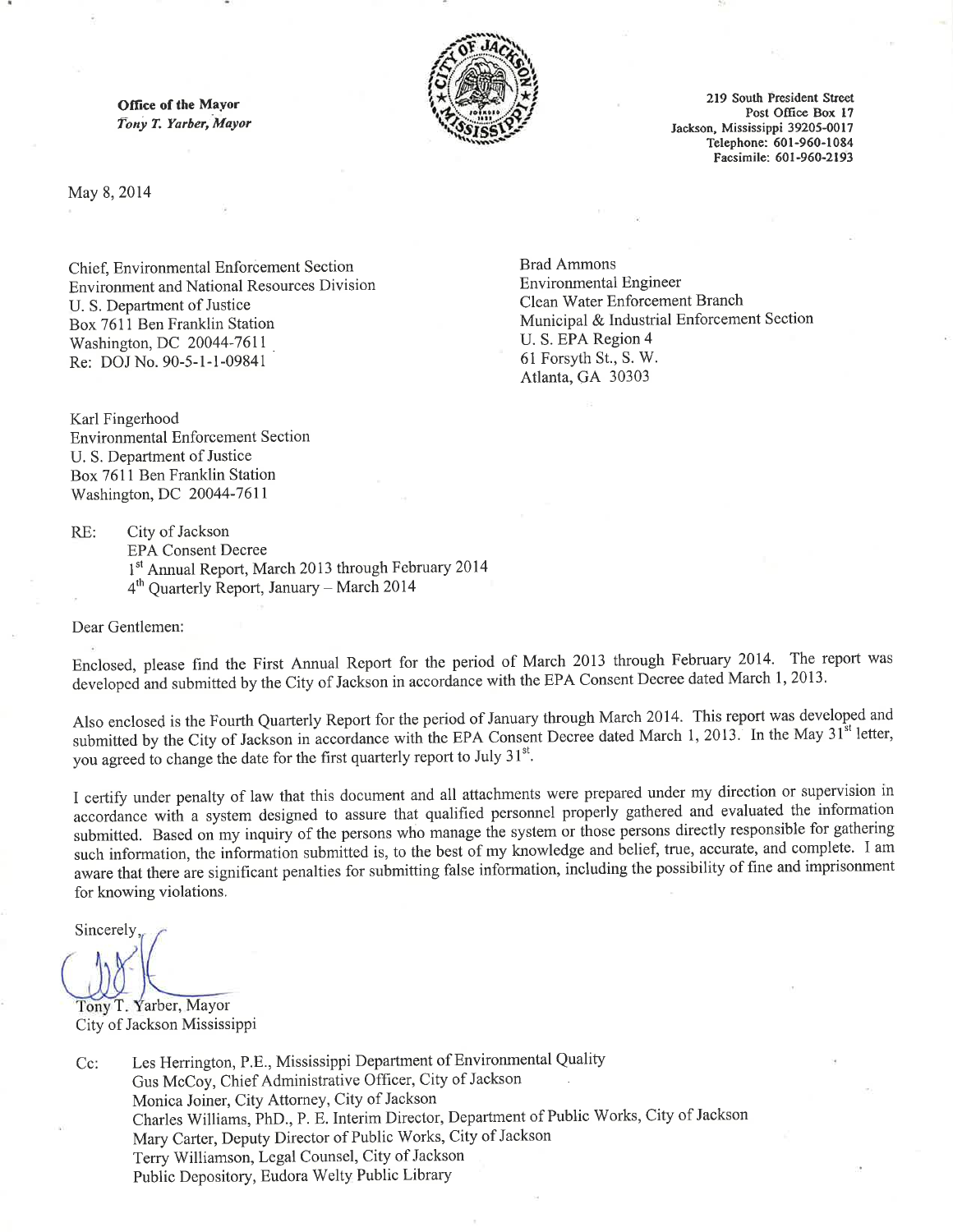# The City of

## **QUARTERLY REPORT NO. 4**

JANUARY 2014 THROUGH MARCH 2014

Department of Public Works Wastewater Infrastructure Redevelopment Program



APRIL 30, 2014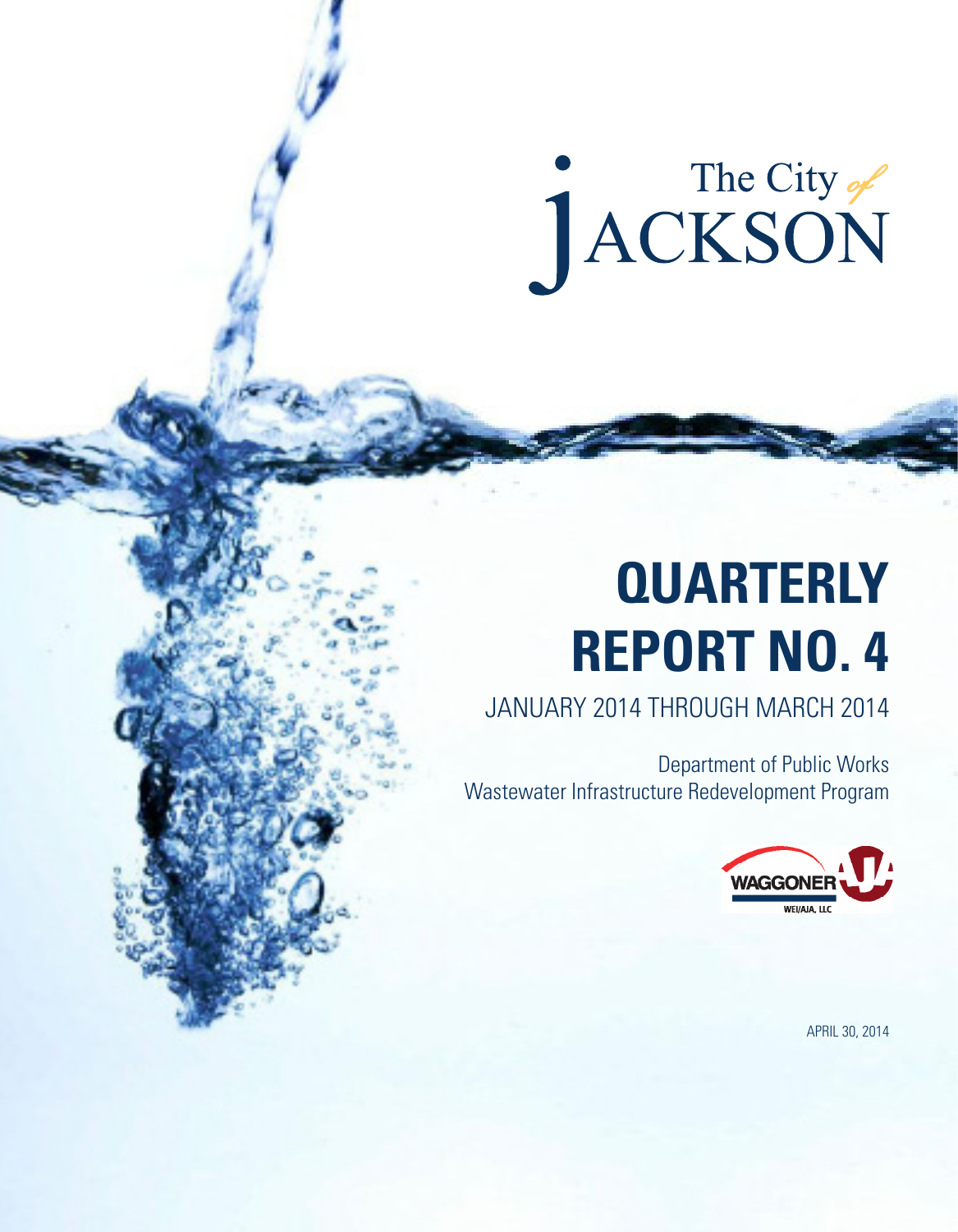## *City of Jackson Wastewater Infrastructure Redevelopment Program*

## **Quarterly Report No. 4 January 2014 through March 2014**

April 30, 2014

#### **Prepared for:**

City of Jackson Department of Public Works P.O. Box 17 Jackson, MS 39205-0017

#### **Prepared by:**

WEI/AJA LLC 143A LeFleurs Square Jackson, MS 39211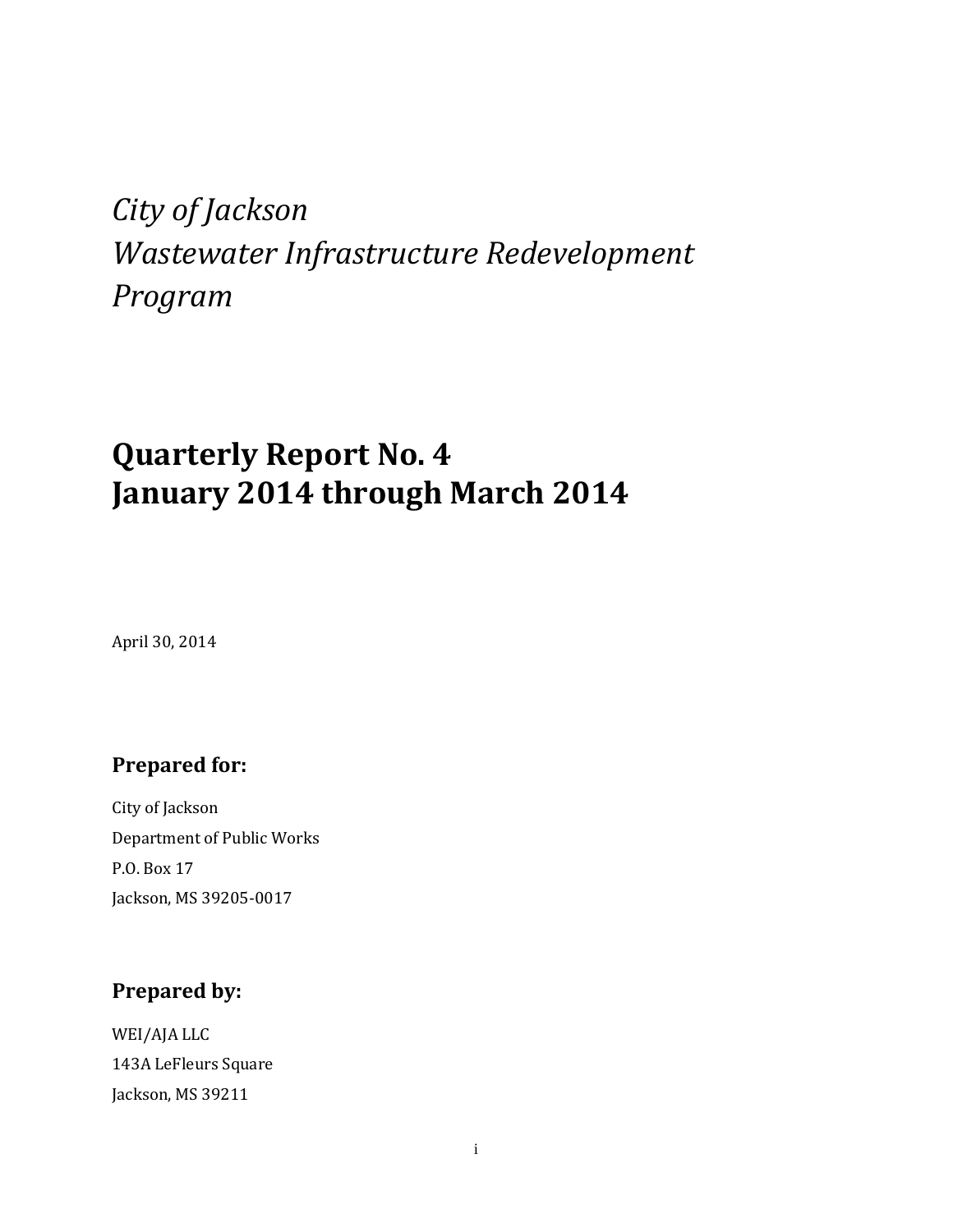## **City of Jackson, Mississippi Quarterly Report No. 4** January 2014 through March 2014

I certify under penalty of law that this document and all attachments were prepared under my direction or supervision in accordance with a system designed to assure that qualified personnel properly gather and evaluate the information submitted. Based on my inquiry of the person or persons who manage the system, or those persons directly responsible for gathering such information, the information submitted is, to the best of my knowledge and belief, true, accurate and complete. I am aware that there are significant penalties for submitting false information, including the possibility of fine and imprisonment for knowing violations.



| Tony T. Yartler<br>Mayor |  |
|--------------------------|--|

Date

 $5.8.14$ 

hort = Wille

Dr. Charles E. Williams, Jr., P.E., Interim Director Department of Public Works

 $5/8/14$ 

Date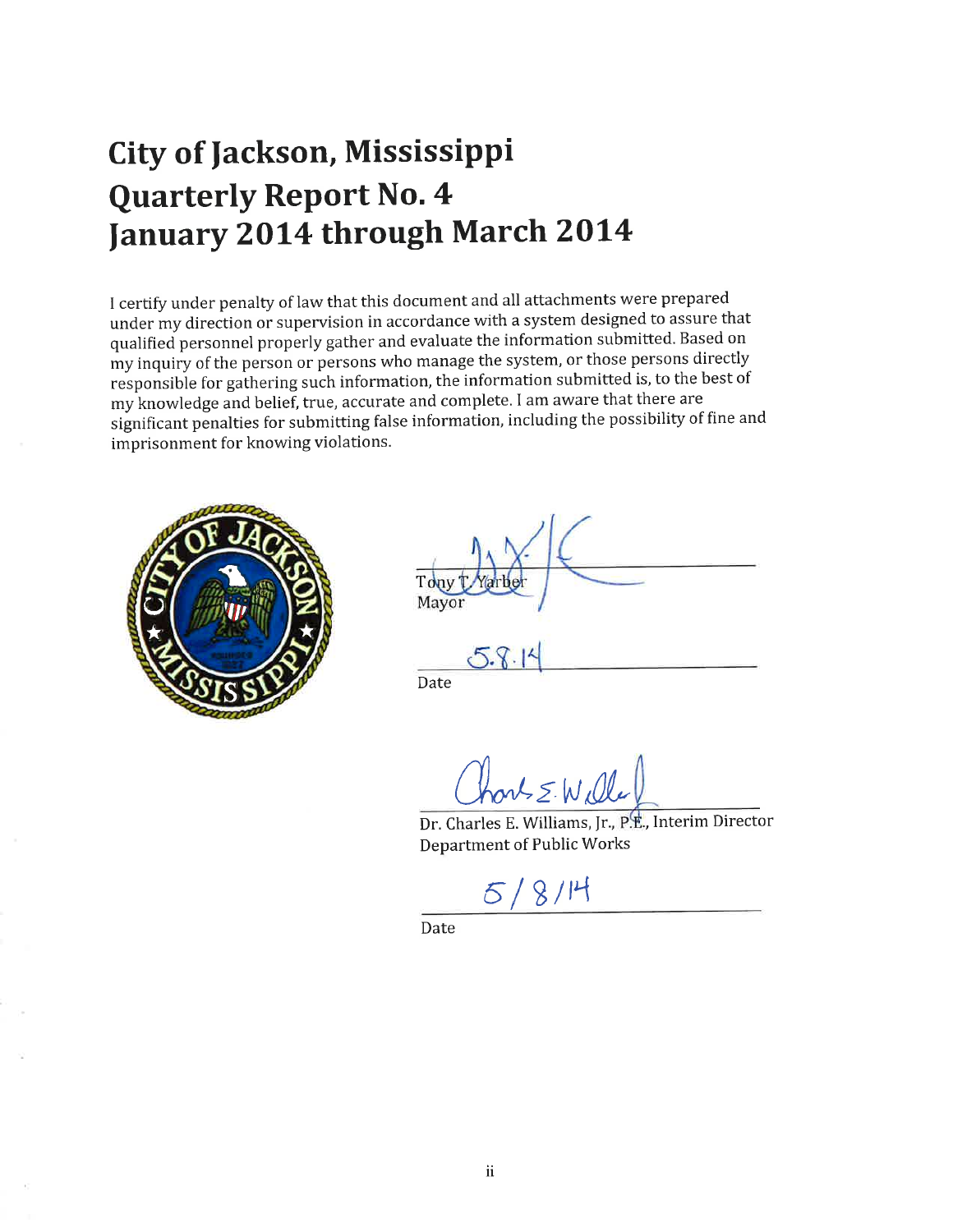## **Quarterly Report No. 4** January 2014 through March 2014

#### **Contents**

| 1.1        |  |
|------------|--|
|            |  |
|            |  |
|            |  |
| <b>2.0</b> |  |
|            |  |
|            |  |
|            |  |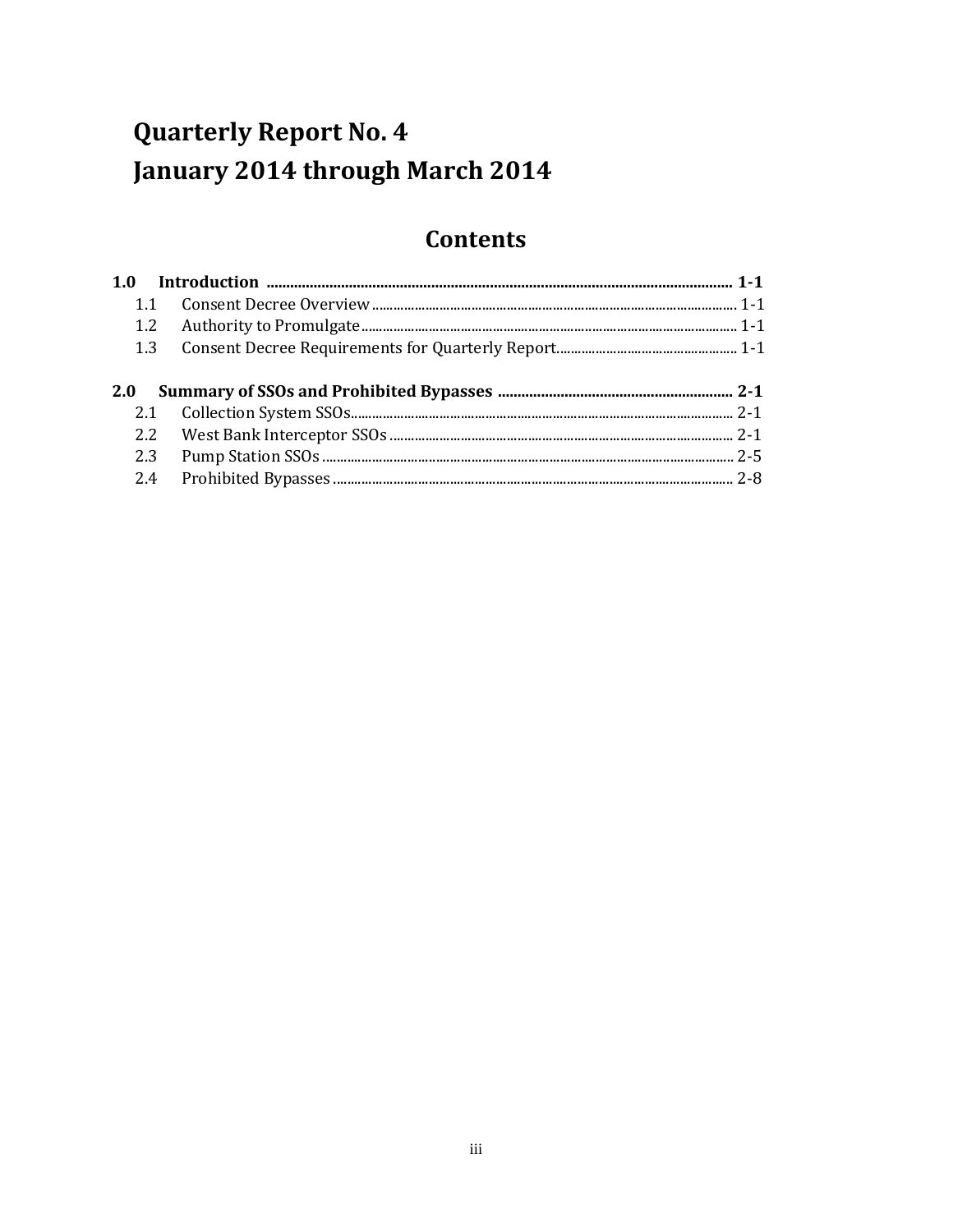#### **1.0 Introduction**

#### 1.1 Consent Decree Overview

On March 1, 2013, the Consent Decree (CD) agreed to by the City of Jackson, Mississippi, U.S. Environmental Protection Agency (EPA), and the Mississippi Department of Environmental Quality (MDEQ) regarding the wastewater collection and treatment system was entered by the U.S. Court, Southern District of Mississippi. Over a 17½ year timeline, the Consent Decree requires the City to:

- **Develop, submit, finalize, and implement plans for the continued improvement of the** Wastewater Collection and Transportation System (WCTS) and Wastewater Treatment Plants (WWTPs);
- Eliminate Sanitary Sewer Overflows (SSOs), effluent limit violations (including any violations of the new effluent limits for nutrients), and reporting violations, and
- **Minimize Prohibited Bypasses.**

One of the ongoing requirements of the EPA Consent Decree is to submit periodic reports to demonstrate continuing compliance. The specific reporting requirements of the CD are described below.

#### 1.2 Authority to Promulgate

The City of Jackson Public Works Department (JPWD) established the Wastewater Infrastructure Redevelopment Program in 2004. The Waggoner Engineering/AJA Management and Technical Services joint venture company, WEI/AJA LLC, was retained to assist the City in addressing the requirements of the Consent Decree under the existing Program Management contract for the Wastewater Infrastructure Redevelopment Program. Accordingly, the Program Management team compiled this Quarterly Report from information provided by the City and its contractors to fulfill the requirements of Section IX ¶ 57 (a) set forth in the CD.

#### 1.3 Consent Decree Requirements for Quarterly Report

As stated in the Consent Decree Section IX ¶ 57 (a), the Quarterly Report shall be submitted beginning thirty (30) Days after the first full three (3)-month period following the Date of Entry of this Consent Decree, and thirty (30) Days after each subsequent three (3)-month period until termination of the Consent Decree and shall contain the following, at a minimum: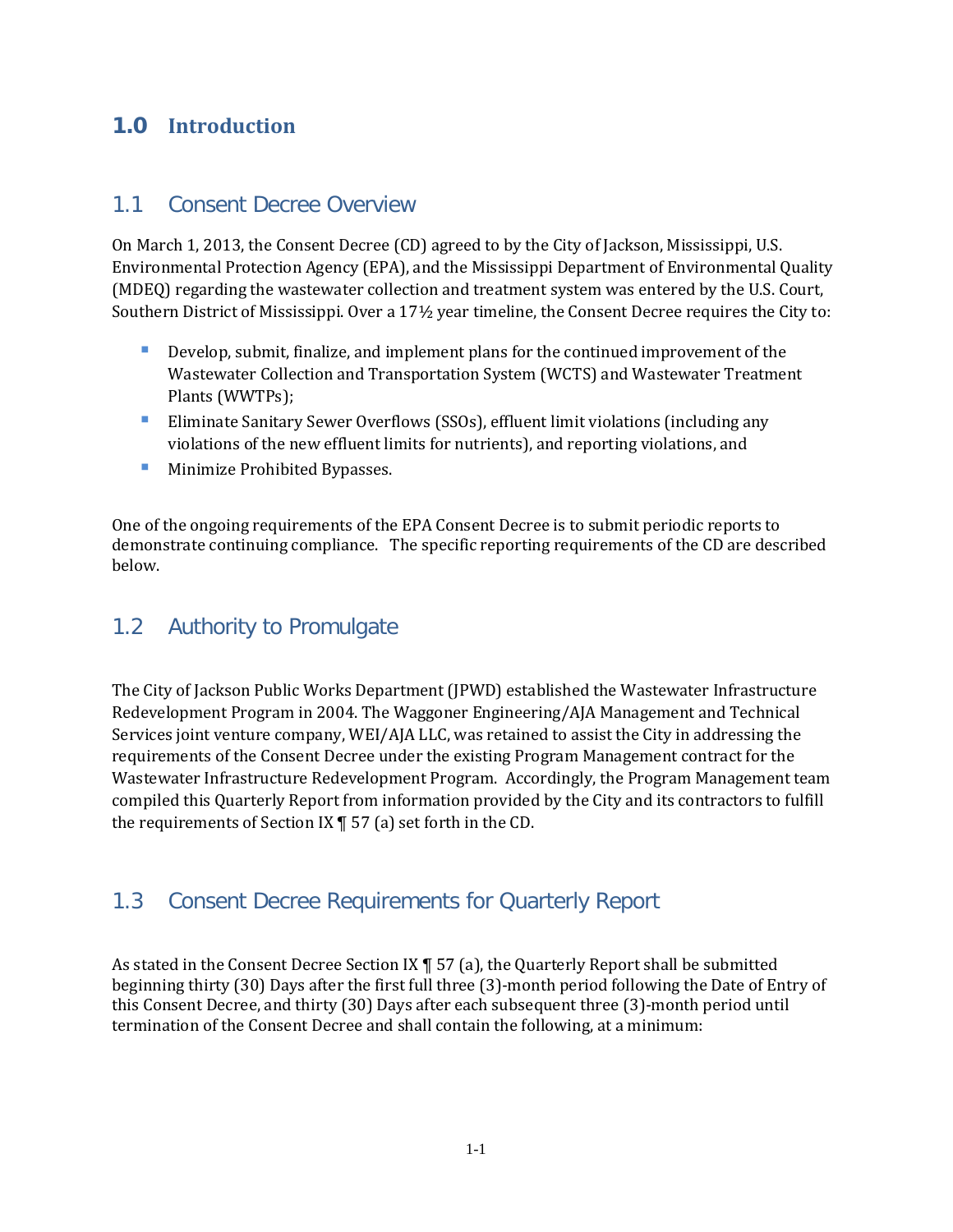Quarterly Reports. Beginning thirty (30) Days after the first full three (3) month period following the Date of Entry of this Consent Decree, and thirty (30) Days after each subsequent three (3) month period thereafter until termination of the Consent Decree, the City shall submit to EPA for review and approval a Quarterly Report that shall include the following:

- (i) the date, time, location, source, estimated duration, estimated volume, receiving water (if any), and cause of all SSOs occurring in the applicable three (3)-month period in a tabulated electronic format; and
- (ii) (ii) the date, time, estimated duration, estimated volume, and cause of all Prohibited Bypasses occurring in the applicable three (3)-month period in a tabulated electronic format.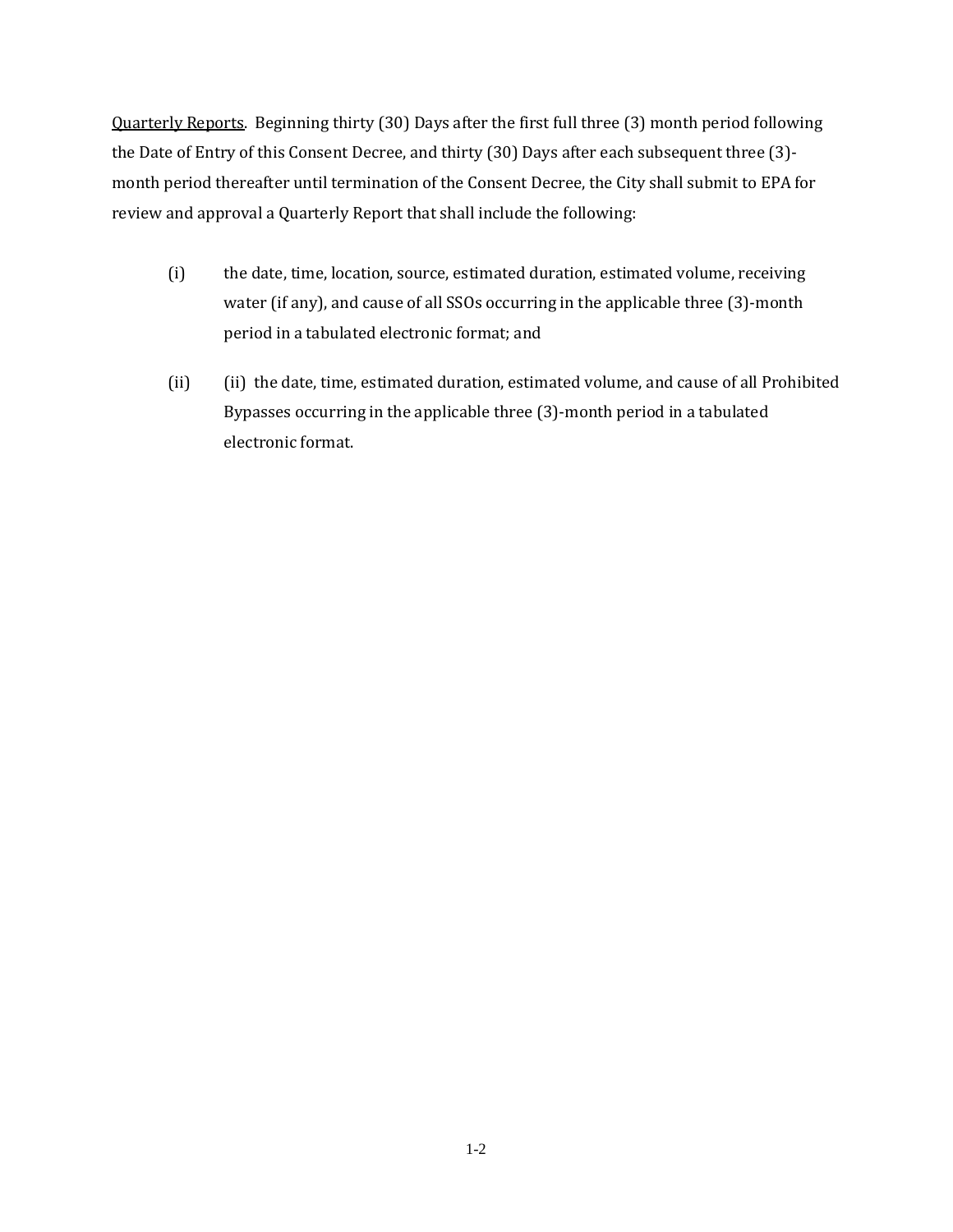#### **2.0 Summary of SSOs and Prohibited Bypasses**

SSOs are divided into three elements of the wastewater system: the collection system, West Bank Interceptor, and pump stations. Prohibited bypasses were observed only at the Savanna Street Wastewater Treatment Facility (SSWWTF).

#### 2.1 Collection System SSOs

**Table 1** lists SSOs in the collection system for January through March 2014. Each day of a multiple day event is considered as a separate SSO, in accordance with the determination of penalties according to the CD.

**Figure** 1 shows SSO events by month as a result of the following reported causes:

- Grease
- Roots
- Solids
- Collapsed Pipe
- Pump Station Failure
- Excessive Flow
- Undersized Line
- Other

Some SSO events had multiple causes. In these instances, each cause was assigned a fractional value, adding up to a total of one cause for each event.

**Figure** 2 shows percentages of collection system SSOs for the year by cause. **Figure** 3 shows total volume of SSOs for each month. Volumes are plotted on a logarithmic scale because of the large monthly variations. Figure 4 shows total duration of SSOs for each month.

Monthly rainfall is plotted in each graph. It should be noted that there does not appear to be a correlation between rainfall and the number, volume, or duration of SSOs.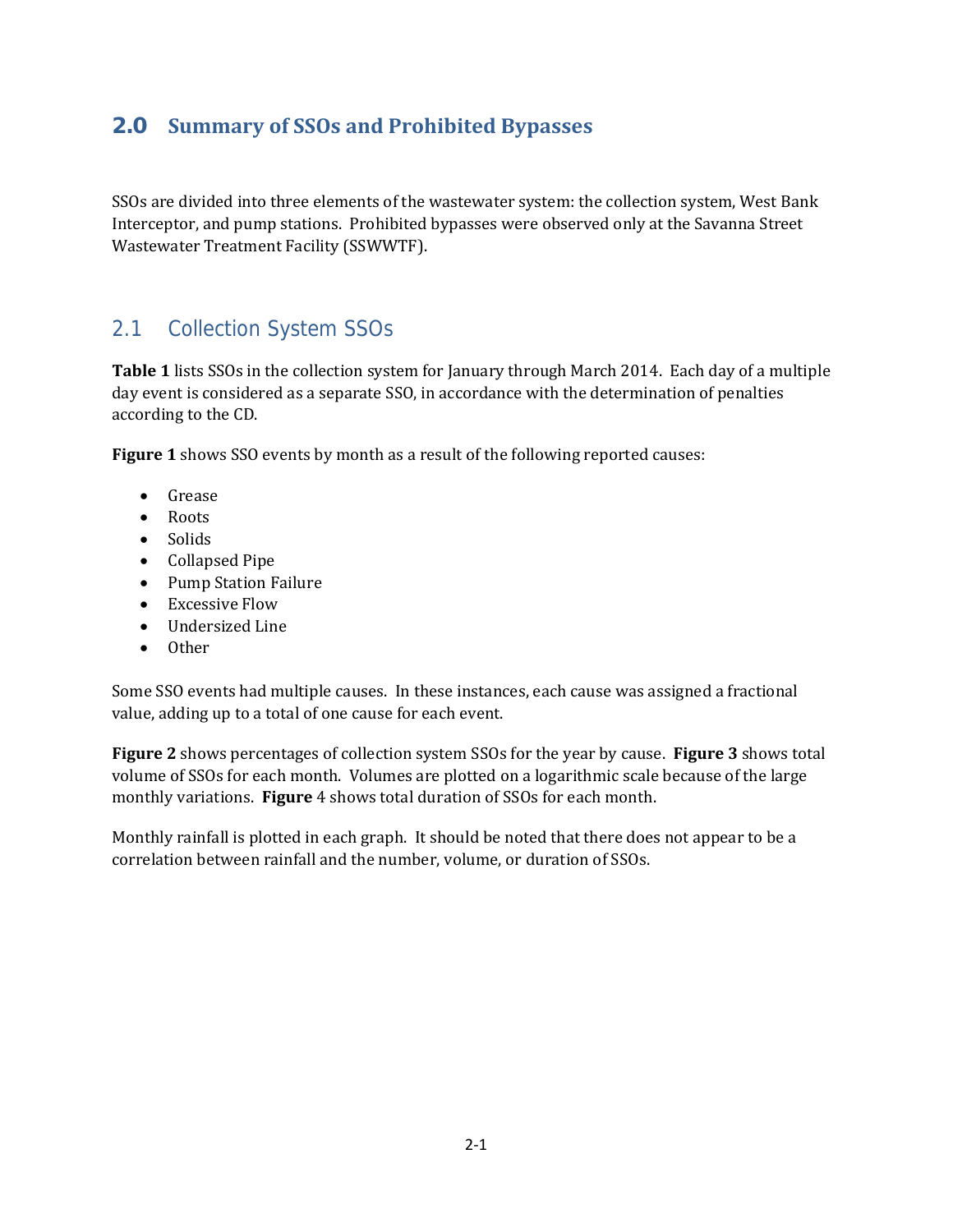#### **Table 1 City of Jackson, Mississippi Quarterly Report No. 4 ‐ January 2014 through March 2014 Collection System SSOs**

| Date Began | <b>Time Began</b> | <b>Location</b>                         | <b>Source</b>                                     | <b>Estimated</b><br>Duration,<br><b>Hours</b> | <b>Estimated</b><br><b>Volume, Gallons</b> | <b>Receiving</b><br>Water | <b>Reported Cause</b>       |
|------------|-------------------|-----------------------------------------|---------------------------------------------------|-----------------------------------------------|--------------------------------------------|---------------------------|-----------------------------|
| 1/2/2014   | 7:50 AM           | 1235 LYNCREST AVE                       | Cleanout                                          | 1.17                                          | 80                                         | Belhaven                  | Collapsed Pipe.             |
| 1/2/2014   | 4:30 PM           | 848 NORTH ST                            | Manhole                                           | 0.92                                          | 50                                         | Town                      | Grease. Solids.             |
| 1/3/2014   | 9:55 AM           | 3540 SUNSET DR                          | Manhole                                           | 0.00                                          | 500                                        | Town                      | Grease.                     |
| 1/3/2014   | 1:10 PM           | 3416 CARDINAL ST                        | Cleanout                                          | 0.42                                          | 150                                        | Town                      | Grease.                     |
| 1/3/2014   | 5:15 PM           | 1543 BURTON ST                          | Cleanout                                          | 1.25                                          | 100                                        | Lynch                     | Grease.                     |
|            |                   | 408 FORTIFICATION ST                    |                                                   |                                               |                                            |                           |                             |
| 1/7/2014   | 8:05 AM           | JEFFERSON ST                            | Manhole                                           | 5.33                                          | 5,580                                      | Belhaven                  | Grease.                     |
| 1/12/2014  | 5:15 PM           | 3845 SLAYTON AVE                        | Cleanout                                          | 3.50                                          | 5                                          | Town                      | Grease. Solids.             |
| 1/13/2014  | 12:15 PM          | 3524 EDMAR PL                           | Manhole                                           | 1.08                                          | 1,200                                      | Eubanks                   | Excessive Flow.             |
| 1/14/2014  | 8:44 AM           | 3679 JAMES MONROE DR                    | Manhole                                           | 2.27                                          |                                            | <b>Bogue Chitto</b>       | Grease.                     |
| 1/14/2014  | 11:37 AM          | SCHOOLVIEW DR<br><b>LIVINGSTON ROAD</b> | Manhole                                           | 0.85                                          | 80                                         | Eubanks                   | Grease.                     |
| 1/15/2014  | 1:00 PM           | 117 FLAG CHAPEL CIR                     | Cleanout                                          | 1.00                                          |                                            | Town                      | Grease. Roots.              |
| 1/16/2014  | 10:00 AM          | 3540 SUNSET DR                          | Manhole                                           | 1.00                                          |                                            | Town                      | Grease. Solids.             |
| 1/17/2014  | 1:00 PM           | 105 ELCREST ST                          | Manhole                                           | 0.58                                          | 950                                        | Lynch                     | Grease.                     |
| 1/19/2014  | 10:00 AM          | 170 ELMWOOD PL                          | Manhole                                           | 5.00                                          | 800                                        | <b>Big Creek</b>          | Grease.                     |
| 1/21/2014  | 8:30 AM           | 1119 PRIMROSE ST                        | Cleanout                                          | 0.75                                          | 200                                        | Cany                      | Grease.                     |
| 1/21/2014  | 2:35 PM           | 511 FOREST AVE                          | Manhole                                           | 0.58                                          | 580                                        | Eubanks                   | Grease.                     |
| 1/22/2014  | 10:25 AM          | 3823 LIVINGSTON ROAD                    | Manhole                                           | 0.00                                          | 750                                        | Eubanks                   | Grease.                     |
| 1/22/2014  | 5:00 PM           | 5723 HWY 18                             | Manhole                                           | 0.75                                          | 150                                        | Cany                      | Solids.                     |
| 1/23/2014  | 10:50 AM          | 1425 VALLEY ST                          | Manhole                                           | 3.67                                          | 7,210                                      | <b>Three Mile</b>         | Collapsed Pipe.             |
| 1/23/2014  | 6:15 PM           | 1451 BRINKLEY DR                        | Manhole                                           | 2.00                                          | 200                                        | Eubanks                   | Solids.                     |
| 1/24/2014  | 12:30 PM          | 3008 WOODVIEW DR                        | Cleanout                                          | 0.50                                          | 90                                         | Cany                      | Grease.                     |
| 1/26/2014  | 11:20 AM          | 1613 WESTHAVEN BLVD                     | Manhole                                           | 1.33                                          | 600                                        | Lynch                     | Grease.                     |
| 1/27/2014  | 1:30 PM           | MEDGAR EVERS BLVD<br>RUTLEDGE AVE       | Manhole                                           | 1.00                                          | 750                                        | Town                      | Grease.                     |
| 1/29/2014  | 8:40 AM           | 2130 MCDOWELL ROAD                      | Manhole                                           | 1.08                                          | 600                                        | Cany                      | Grease.                     |
| 1/31/2014  | 11:20 AM          | 3316 REVELS AVE                         | Manhole                                           | 1.67                                          | 4,400                                      | Town                      | Grease.                     |
| 1/31/2014  | 3:45 PM           | <b>304 QUEEN MARY LANE</b>              | Manhole                                           | 1.25                                          | 1,180                                      | Lynch                     | Grease.                     |
| 1/31/2014  | 4:00 PM           | 952 REAVES ST                           | Manhole                                           | 0.33                                          | 600                                        | Hardy                     | Grease.                     |
| 2/2/2014   | 5:00 PM           | 3524 EDMAR PL                           | Manhole                                           | 0.33                                          | 1,000                                      | Eubanks                   | Rain Water.                 |
| 2/3/2014   | 10:50 AM          | <b>1150 FRONTAGE ROAD</b>               | Ground Surface<br>(defective pipe<br>underground) | 1.50                                          | 1,800                                      | Eubanks                   | Excessive Flow.             |
| 2/3/2014   | 1:25 PM           | 2002 WILLOW WAY                         | Cleanout                                          | 1.42                                          | 700                                        | <b>Three Mile</b>         | Grease.                     |
| 2/4/2014   | 11:05 AM          | 5720 BROWNLEE DR                        | Manhole                                           | 0.48                                          | 850                                        | <b>Hanging Moss</b>       | Grease. Roots.              |
| 2/5/2014   | 1:50 PM           | 3434 BAILEY AVE                         | Manhole                                           | 0.58                                          | 850                                        | Eubanks                   | Grease.                     |
| 2/5/2014   | 2:30 PM           | 6343 LYNDON B<br>JOHNSON DR             | Manhole                                           | 0.50                                          | 90                                         | <b>Bogue Chitto</b>       | Grease.                     |
| 2/6/2014   | 10:05 AM          | 350 W WOODROW<br><b>WILSON AVE</b>      | Other                                             | 2.00                                          | 1,200                                      | Town                      | Grease.                     |
| 2/7/2014   | 9:45 AM           | 848 NORTH ST                            | Manhole                                           | 1.25                                          | 80                                         | Town                      | Grease.                     |
| 2/7/2014   | 1:30 PM           | 3019 LAKEWOOD CV DR                     | Manhole                                           | 1.50                                          | 900                                        | Cany                      | Grease.                     |
| 2/8/2014   | 9:00 AM           | 4882 HWY 18                             | Manhole                                           | 2.00                                          | 1,200                                      | Cany                      | Grease.                     |
| 2/8/2014   | 7:15 PM           | 2151 MILL ST                            | Manhole                                           | 5.00                                          | 500                                        | Town                      | broken water main.          |
| 2/9/2014   | 1:15 PM           | 1135 GRAND AVE                          | Cleanout                                          | 1.00                                          | 300                                        | Town                      | Grease.                     |
| 2/10/2014  | 12:05 PM          | 691 TIFTON DR                           | Manhole                                           | 1.67                                          | 100                                        | Cany                      | Grease. Solids.             |
| 2/10/2014  | 1:55 PM           | 3267 BIENVILLE DR                       | Cleanout                                          | 0.83                                          | 3                                          | Cany                      | Solids.                     |
| 2/10/2014  | 10:45 PM          | 3234 WASHINGTON ST                      | Other                                             | 1.00                                          | 50                                         | Lynch                     | Grease.                     |
| 2/11/2014  | 8:45 AM           | 3320 LAKELAND TER                       | Cleanout                                          | 4.00                                          | 5,560                                      | Eubanks                   | Grease.<br>Rags and grease. |
| 2/11/2014  | 1:45 PM           | 3077 WOODSIDE DR                        | Cleanout                                          | 0.92                                          | 2,280                                      | Cany                      | Grease.                     |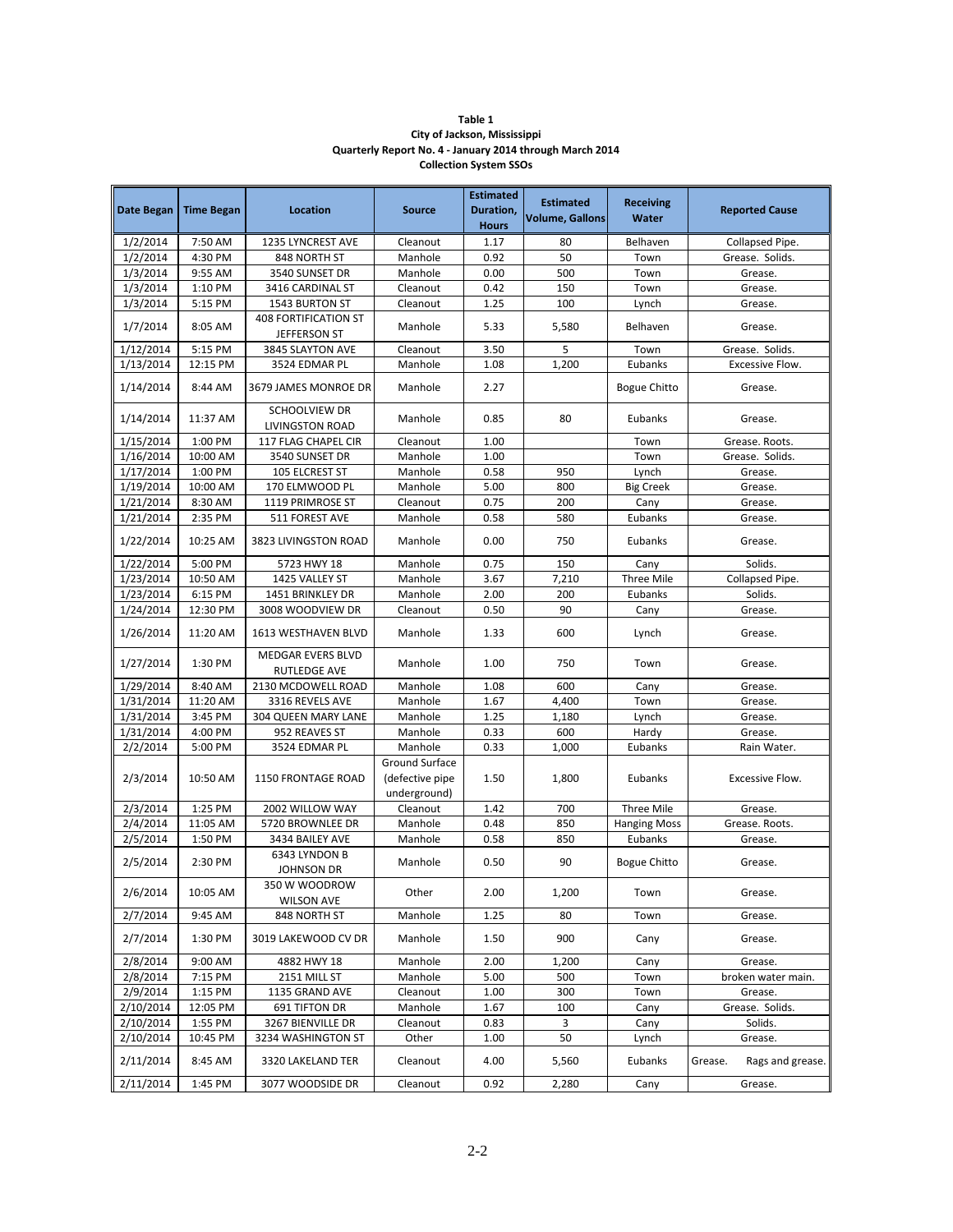| Table 1                                                  |
|----------------------------------------------------------|
| City of Jackson, Mississippi                             |
| Quarterly Report No. 4 - January 2014 through March 2014 |
| <b>Collection System SSOs</b>                            |

| <b>Date Began</b> | <b>Time Began</b> | Location                                          | <b>Source</b>                                     | <b>Estimated</b><br>Duration,<br><b>Hours</b> | <b>Estimated</b><br><b>Volume, Gallons</b> | <b>Receiving</b><br><b>Water</b> | <b>Reported Cause</b>                               |
|-------------------|-------------------|---------------------------------------------------|---------------------------------------------------|-----------------------------------------------|--------------------------------------------|----------------------------------|-----------------------------------------------------|
| 2/12/2014         | 9:35 AM           | 937-6177 CRAFT ST<br><b>BURCH ST</b>              | Manhole                                           | 0.83                                          | 100                                        | Lynch                            | Grease.                                             |
| 2/12/2014         | 11:15 AM          | 2148 RIVERSIDE DR                                 | Constructed<br><b>Bypass</b>                      | 1.25                                          | 1,800                                      | Belhaven                         | Constructed Bypass.                                 |
| 2/12/2014         | 2:50 PM           | SAVANNA AVE<br><b>EDDY</b><br>ST                  | Manhole                                           | 0.67                                          |                                            | Cany                             | Grease.                                             |
| 2/13/2014         | 8:25 AM           | 5363 QUEEN CHRISTINA<br>LANE                      | Manhole                                           | 1.25                                          | 3,350                                      | Lynch                            | Grease.                                             |
| 2/13/2014         | 11:55 AM          | 200 REBEL WOODS                                   | Manhole                                           | 0.83                                          | 1,180                                      | Cany                             | Grease.                                             |
| 2/14/2014         | 11:50 AM          | 2554 CRESTLEIGH<br><b>MANOR</b>                   | Manhole                                           | 1.83                                          | 2,280                                      | Cany                             | Grease.                                             |
| 2/21/2014         | 9:15 PM           | 2655 BELVEDERE DR                                 | Manhole                                           | 0.17                                          | 2,230                                      | Hardy                            | Grease.                                             |
| 2/14/2014         | 1:35 PM           | <b>EDDY ST</b><br>SAVANNA<br>AVE                  | Manhole                                           | 0.92                                          | 1,800                                      | Cany                             | Grease.                                             |
| 2/18/2014         | 12:05 PM          | 346 ELTON ROAD                                    | Manhole                                           | 3.42                                          | 3,380                                      | Cany                             | Grease.                                             |
| 2/19/2014         | 10:15 PM          | 334 TERRY ROAD                                    | Sewer Stub-out                                    | 0.75                                          | 100                                        | Hardy                            | Grease.                                             |
| 2/19/2014         | 11:10 AM          | 4921 WOODMONT DR                                  | <b>Storm Drain</b>                                | 1.33                                          | 625                                        | Eubanks                          | Grease.                                             |
| 2/19/2014         | 1:25 PM           | 3312 JAYNE AVE                                    | Cleanout                                          | 1.92                                          | 1,800                                      | Hardy                            | Grease.                                             |
| 2/19/2014         | 2:30 PM           | 350 WOODROW WILSON<br>AVE                         | Grease Trap                                       | 0.50                                          | 2,200                                      | Town                             | Grease.                                             |
| 2/21/2014         | 9:15 PM           | 2655 BELVEDERE DR                                 | Manhole                                           | 0.17                                          | 2,230                                      | Hardy                            | Grease.                                             |
| 2/22/2014         | 8:00 AM           | SAGAMORE ST<br><b>DANIELS ST</b>                  | Manhole                                           | 1.00                                          | 1,280                                      | Lynch                            | Grease.                                             |
| 2/24/2014         | 11:50 AM          | <b>REBEL WOODS</b><br><b>TERRY</b><br><b>ROAD</b> | Manhole                                           | 0.92                                          | 2,240                                      | Hardy                            | Grease.                                             |
| 2/25/2014         | 7:45 AM           | <b>ROBINSON ROAD</b><br><b>TERRY ROAD</b>         | Manhole                                           | 1.08                                          | 1,280                                      | Hardy                            | Grease.                                             |
| 2/25/2014         | 11:50 AM          | 2969 UNIVERSITY DR                                | Manhole                                           | 2.67                                          | 3,380                                      | Eubanks                          | Grease. Roots.                                      |
| 2/26/2014         | 7:45 AM           | 1221 BLAIR ST                                     | Cleanout                                          | 3.25                                          | 5,580                                      | Town                             | Grease.                                             |
| 2/27/2014         | 9:45 AM           | 3200 MEDGAR EVERS<br><b>BLVD</b>                  | Manhole                                           | 2.75                                          | 2,280                                      | Town                             | Grease.                                             |
| 2/28/2014         | 11:15 AM          | 2027 CAMELLIA LANE                                | Manhole                                           | 1.25                                          | 3,380                                      | Three Mile                       | Grease. Roots.                                      |
| 2/28/2014         | 1:00 PM           | <b>FORTIFICATION ST</b><br><b>COHEA ST</b>        | Manhole                                           | 1.50                                          | 2,840                                      | Town                             | Grease. Solids.                                     |
| 3/1/2014          | 9:40 AM           | 1515 MARIA DR                                     | Manhole                                           | 1.00                                          | 850                                        | Hardy                            | Grease.                                             |
| 3/2/2014          | 9:50 AM           | 512 HOLDEN ST                                     | Cleanout                                          | 0.75                                          | 30                                         | Lynch                            | Grease.                                             |
| 3/5/2014          | 11:10 AM          | 1605 DORGAN ST                                    | Cleanout                                          | 0.50                                          | 15                                         | Hardy                            | Grease. Roots.                                      |
| 3/6/2014          | 8:20 AM           | 503 SPRINGFIELD CIR                               | Manhole                                           | 8.67                                          |                                            | Lynch                            | Rain water getting into<br>sewer line.              |
| 3/7/2014          | 10:00 AM          | 2223 BELVEDERE DR                                 | Manhole                                           | 0.50                                          | 1,300                                      | Three Mile                       | Grease.                                             |
| 3/7/2014          | 10:30 AM          | 3150 ROBINSON ROAD                                | Manhole                                           | 1.00                                          | 1,280                                      | Lynch                            | Grease.                                             |
| 3/9/2014          | 8:30 AM           | 2614 HILLSIDE DR                                  | Cleanout                                          | 1.00                                          | 80                                         | <b>Three Mile</b>                | Grease.                                             |
| 3/9/2014          | 10:10 AM          | 3449 SHANNON DALE DR                              | Other                                             | 0.58                                          | 5,570                                      | Trahon                           | Force Main Break.                                   |
| 3/9/2014          | 11:20 AM          | 512 HOLDEN ST                                     | Cleanout                                          | 0.42                                          | 20                                         | Lynch                            | Grease.                                             |
| 3/10/2014         | 11:45 AM          | 1034 WYNWOOD DR                                   | Ground Surface<br>(defective pipe<br>underground) | 1.00                                          | 60                                         | Lynch                            | Solids.                                             |
| 3/10/2014         | 3:45 PM           | 325 QUEEN CATHERINE<br>LANE                       | Cleanout                                          | 1.25                                          | 100                                        | Lynch                            | Roots.                                              |
| 3/11/2014         | 8:00 AM           | <b>LAMAR ST</b><br>MCTYERE<br>AVE                 | Manhole                                           | 2.00                                          | 800                                        | Town                             | Collapsed Pipe.                                     |
| 3/11/2014         | 2:05 PM           | 1253 WOOD VILLAGE DR                              | Ground Surface<br>(defective pipe<br>underground) | 0.58                                          | 1,180                                      | Lynch                            | Grease.<br>Sewer leaking<br>from botton of manhole. |
| 3/12/2014         | 4:00 PM           | 38 WATERSVIEW DR                                  | Manhole                                           | 2.25                                          | $10\,$                                     | Cany                             | Roots.                                              |
| 3/13/2014         | 10:10 AM          | 2840 ROBINSON ROAD                                | Manhole                                           | 1.25                                          | 1,180                                      | Lynch                            | Grease.                                             |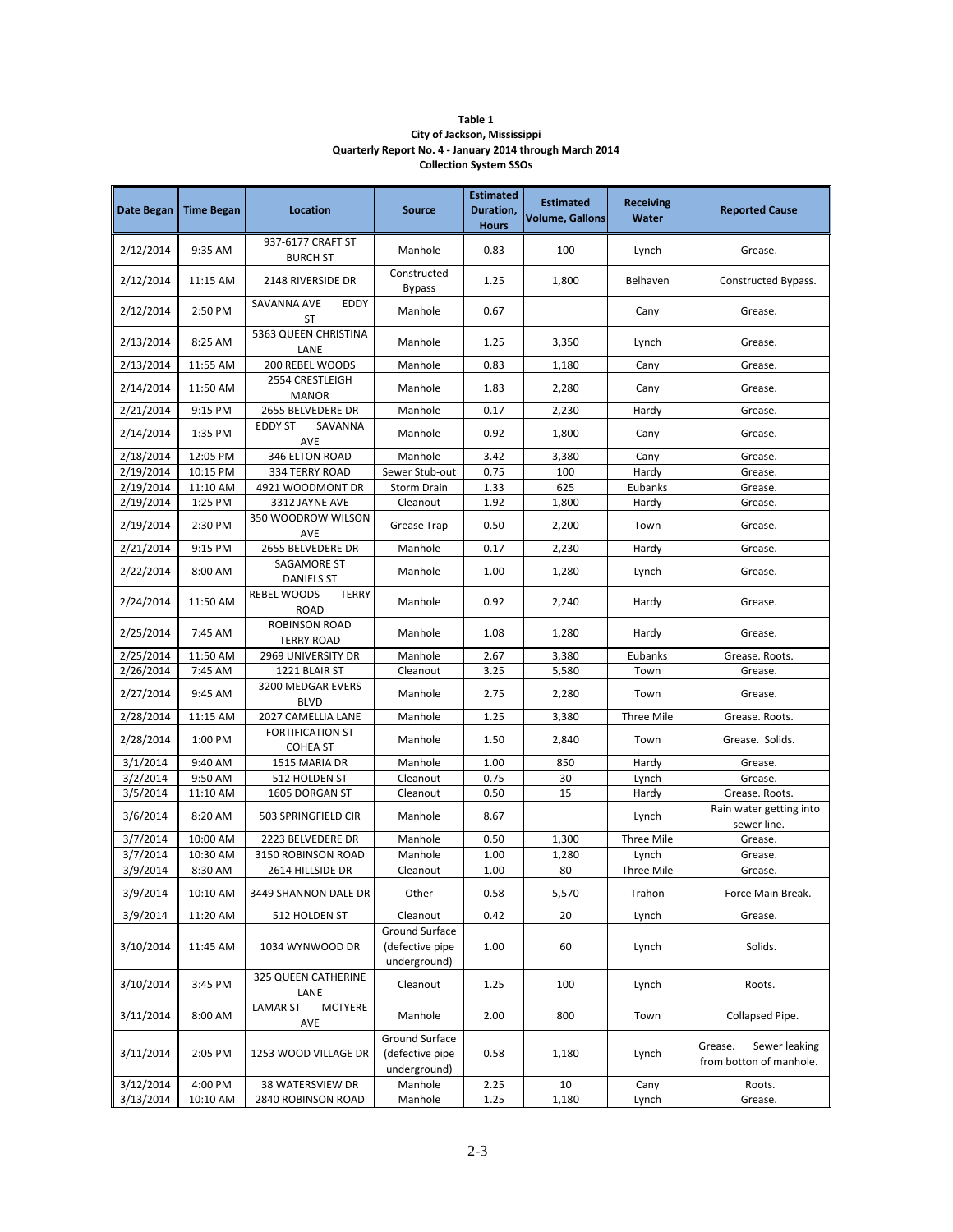| Table 1                                                  |
|----------------------------------------------------------|
| City of Jackson, Mississippi                             |
| Quarterly Report No. 4 - January 2014 through March 2014 |
| <b>Collection System SSOs</b>                            |

| <b>Date Began</b> | <b>Time Began</b> | <b>Location</b>                          | <b>Source</b>                                     | <b>Estimated</b><br>Duration,<br><b>Hours</b> | <b>Estimated</b><br><b>Volume, Gallons</b> | <b>Receiving</b><br>Water | <b>Reported Cause</b>                            |
|-------------------|-------------------|------------------------------------------|---------------------------------------------------|-----------------------------------------------|--------------------------------------------|---------------------------|--------------------------------------------------|
| 3/14/2014         | 12:30 PM          | 3010 LAKELAND DR<br><b>GOLF COURSE</b>   | Manhole                                           | 4.00                                          | 900                                        | Eubanks                   | Roots.                                           |
| 3/15/2014         | 10:25 AM          | 5508 QUEEN ELIZABETH<br>LANE             | Manhole                                           | 1.08                                          | 1,280                                      | Lynch                     | Roots.                                           |
| 3/16/2014         | 8:00 AM           | 503 SPRINGFIELD CIR                      | Manhole                                           | 0.50                                          | 5,560                                      | Lynch                     | Excessive Flow.                                  |
| 3/16/2014         | 11:00 AM          | 5029 DECKARD DR                          | Manhole                                           | 0.67                                          | 3,380                                      | Lynch                     | Grease.                                          |
| 3/16/2014         | 12:25 PM          | <b>BELL CT</b><br>W BELL ST              | Manhole                                           | 1.08                                          | 2,260                                      | Town                      | Grease.                                          |
| 3/16/2014         | 3:30 PM           | 4938 ROSEHAVEN DR                        | Cleanout                                          | 1.17                                          | 800                                        | Lynch                     | Grease.                                          |
| 3/18/2014         | 2:50 PM           | 315 RAYMOND ROAD                         | Manhole                                           | 1.00                                          | 1,180                                      | Lynch                     | Grease. Roots.                                   |
| 3/19/2014         | 8:30 AM           | 439 BROADVIEW ST                         | Cleanout                                          | 2.83                                          | 50                                         | Town                      | Grease.                                          |
| 3/19/2014         | 8:45 AM           | 315 RAYMOND ROAD                         | Manhole                                           | 2.00                                          | 1,180                                      | Lynch                     | Grease. Roots.                                   |
| 3/19/2014         | 1:30 PM           | <b>HOUSTON AVE</b><br><b>WILLING AVE</b> | Cleanout                                          | 1.58                                          | 15                                         | Lynch                     | Grease. Solids.                                  |
| 3/19/2014         | 2:50 PM           | 6306 AMBLEWOOD CT                        | Manhole                                           | 0.83                                          | 2,240                                      | <b>Hanging Moss</b>       | Grease.                                          |
| 3/20/2014         | 11:05 AM          | J.R. LYNCH ST<br><b>ROSE ST</b>          | Ground Surface<br>(defective pipe<br>underground) | 1.33                                          | 600                                        | Town                      | Where contractor are<br>lying fiber optic cable. |
| 3/24/2014         | 10:00 AM          | 1209 LYNCREST DR                         | Cleanout                                          | 1.25                                          | 25                                         | Belhaven                  | Collapsed Pipe.                                  |
| 3/25/2014         | 8:15 AM           | 2026 CHEROKEE DR.                        | Ground Surface<br>(defective pipe<br>underground) | 3.62                                          | 3,100                                      | Eastover                  | Collapsed Pipe.                                  |
| 3/25/2014         | 8:25 AM           | <b>337 QUEEN CATHERINE</b><br>LANE       | Cleanout                                          | 1.58                                          | 40                                         | Lynch                     | Solids.                                          |
| 3/25/2014         | 11:35 AM          | 120 WILDWOOD CIR                         | Cleanout                                          | 0.67                                          | 15                                         | Cany                      | Grease.                                          |
| 3/26/2014         | 2:30 PM           | 1225 N STATE ST                          | Manhole                                           | 0.50                                          | 600                                        | Town                      | Grease.                                          |
| 3/27/2014         | 4:00 PM           | 4754 FRONTAGE ROAD                       | Ground Surface<br>(defective pipe<br>underground) | 1.00                                          | 800                                        | <b>Hanging Moss</b>       | Collapsed Pipe.<br><b>Broke</b><br>Down.         |
| 3/29/2014         | 8:00 AM           | 3538 EDMAR PL                            | Manhole                                           | 0.50                                          | 700                                        | Eubanks                   | Excessive Flow.                                  |
| 3/29/2014         | 12:30 PM          | 2856 BOOKER<br><b>WASHINGTON ST</b>      | Ground Surface<br>(defective pipe<br>underground) | 0.50                                          |                                            | Town                      | Excessive Flow.                                  |
| 3/29/2014         | 4:30 PM           | 1422 COOKS AVE                           | Manhole                                           | 1.50                                          | 1,500                                      | Trahon                    | Grease.                                          |
| 3/31/2014         | 10:35 AM          | 910 VALLEY FALLS ROAD                    | Ground Surface<br>(defective pipe<br>underground) | 1.58                                          | 200                                        | Cany                      | Main line backed up.                             |
| 3/31/2014         | 12:10 PM          | 4125 SUNSET DR                           | Manhole                                           | 0.67                                          | 3,340                                      | Town                      | Grease.                                          |
| 3/31/2014         | 1:10 PM           | 4126 PARKWAY AVE                         | Cleanout                                          | 1.17                                          | 1,180                                      | Town                      | Grease.                                          |
| 3/31/2014         | 5:00 PM           | 3237 ROBINSON ST                         | Cleanout                                          | 1.75                                          | 200                                        | Lynch                     | Grease. Solids.                                  |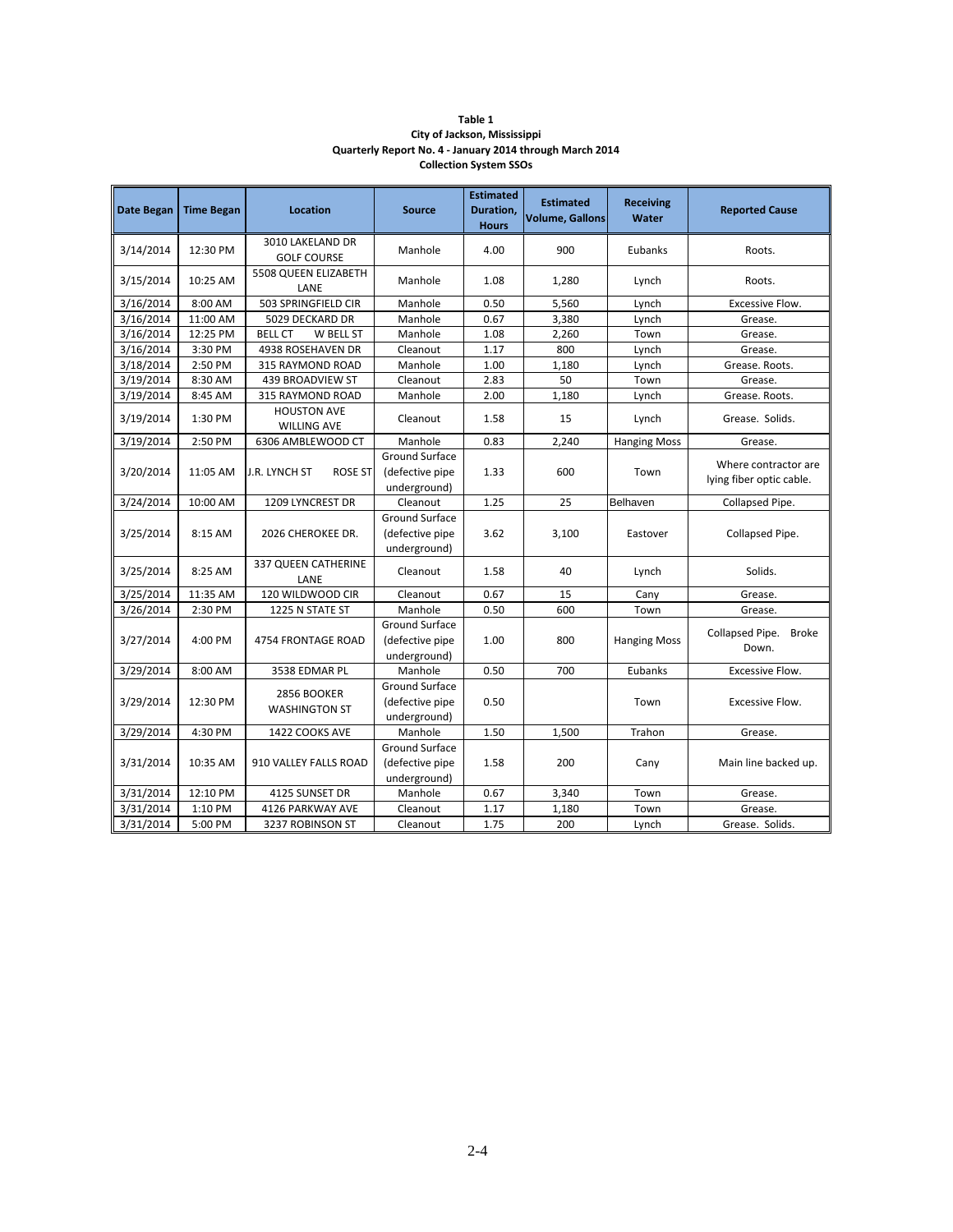

#### **Figure 1: Collection System SSOs by Cause**

**Figure 2: Percentage of Collection System SSOs by Cause**

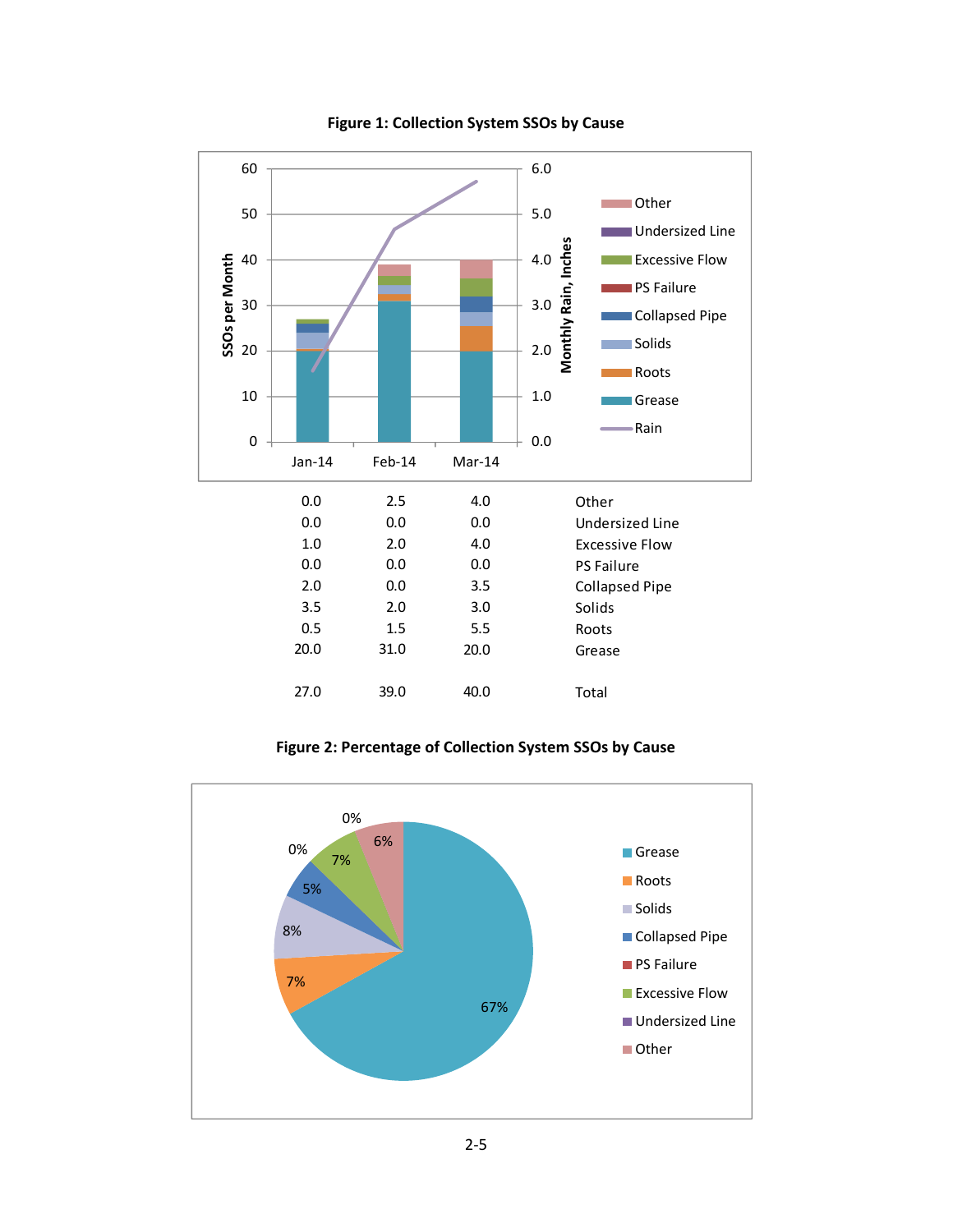

**Figure 3: Collection System SSO Volume**

**Figure 4: Collection System SSO Duration**

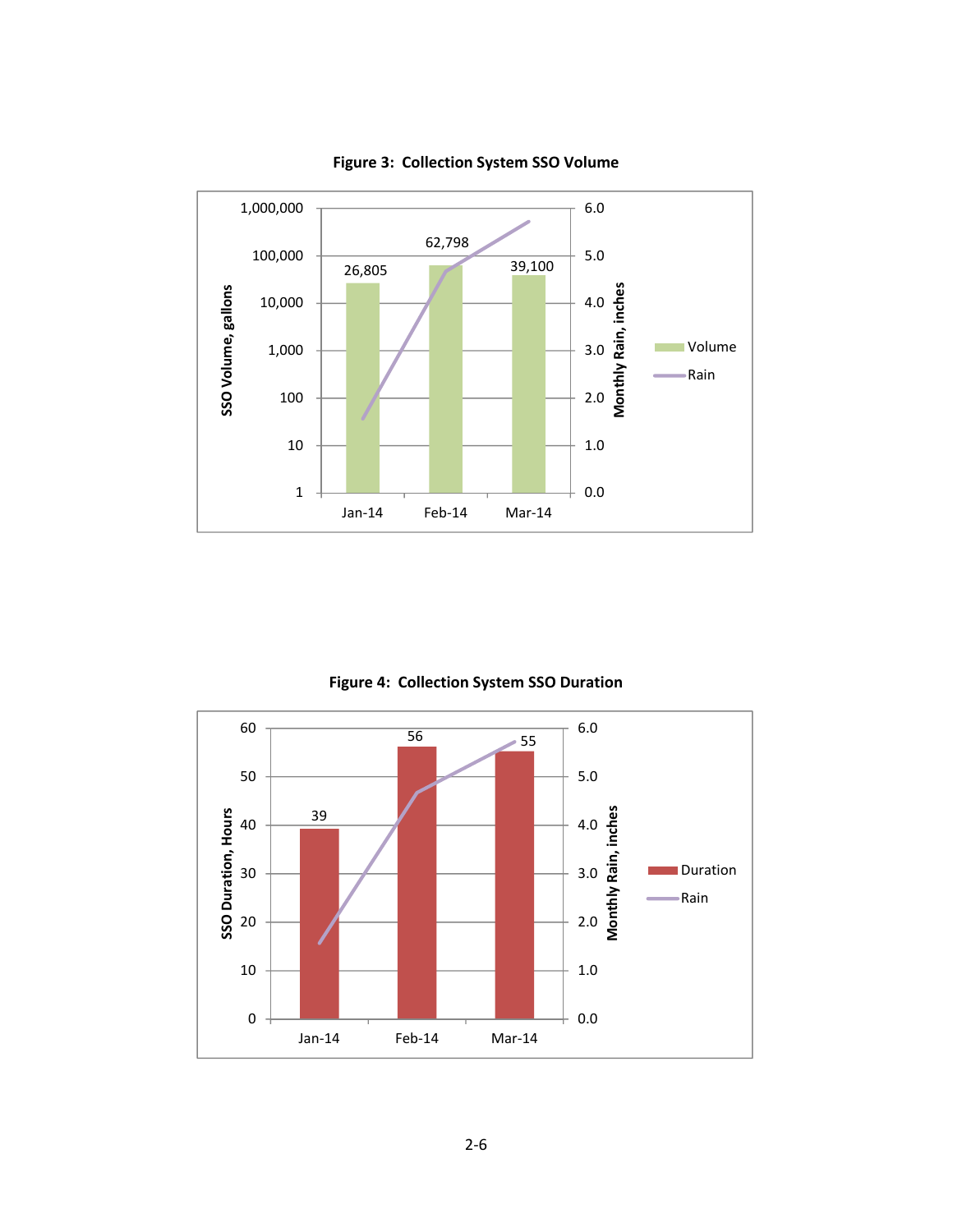#### 2.2 West Bank Interceptor SSOs

**Table 2** lists the recorded SSOs in the West Bank Interceptor for the quarter.

Figure 5 shows SSO events each month by reported cause, as well as by monthly rainfall. Figure 6 shows percentages of collection system SSOs for the year by cause.

**Figure** 7 shows total volume of SSOs for each month, along with rainfall. Because of the large variations in volume, these are plotted on a logarithmic scale. Figure 8 shows total duration of SSOs for each month, and monthly rainfall. Note that duration for the SSO in January was not reported.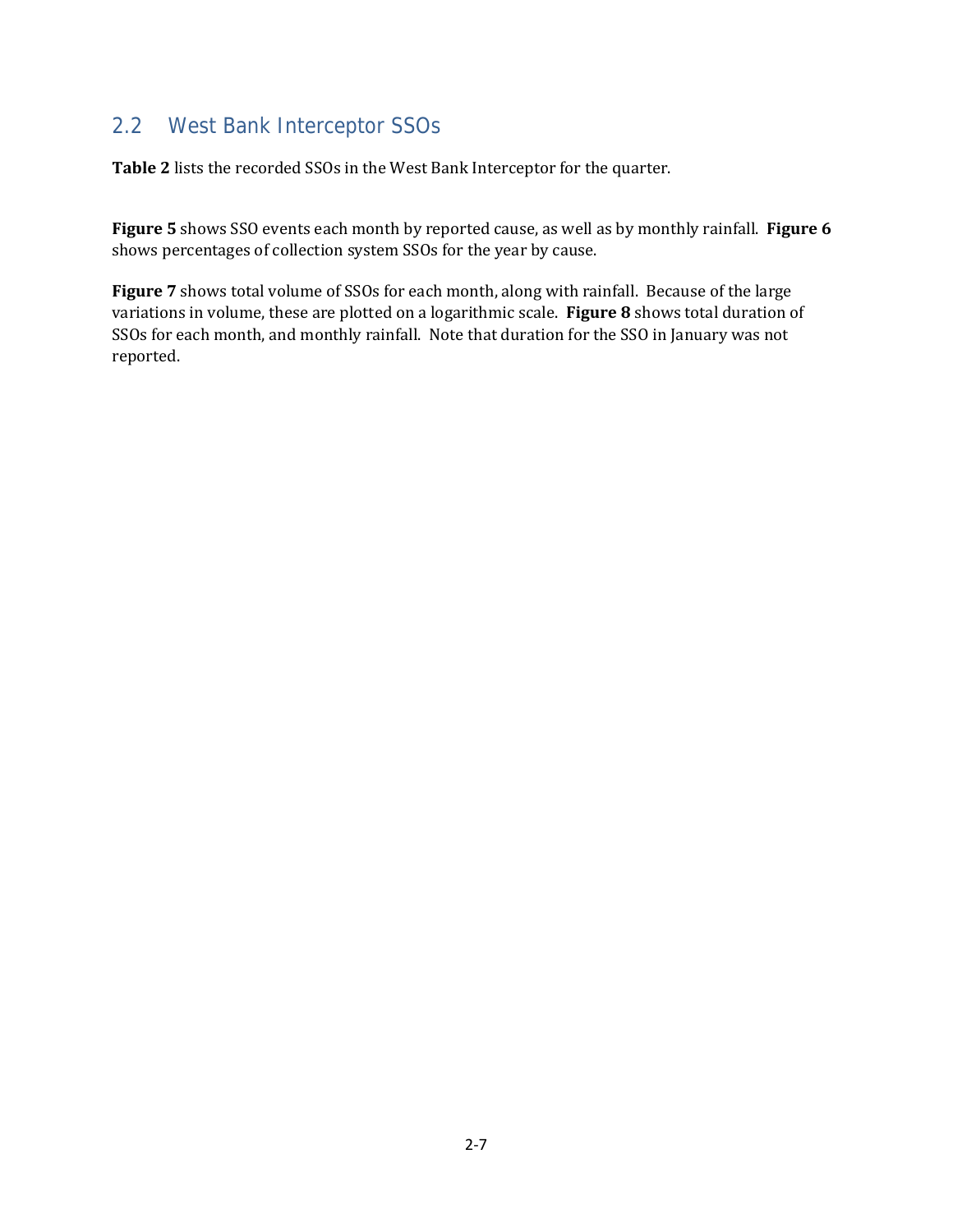#### **Table 2 City of Jackson, Mississippi Quarterly Report No. 4 ‐ January 2014 through March 2014 West Bank Interceptor SSOs**

| Date Began | <b>Time Began</b> | Location            | <b>Source</b> | <b>Estimated</b><br>Duration,<br><b>Hours</b> | <b>Estimated</b><br><b>Volume, Gallons</b> | <b>Receiving</b><br>Water | <b>Reported Cause</b>   |
|------------|-------------------|---------------------|---------------|-----------------------------------------------|--------------------------------------------|---------------------------|-------------------------|
| 1/16/2014  | 5:55 AM           | 408 S. JEFFERSON ST | Manhole       | Not<br>Reported                               | 7.200.000                                  | Pearl                     | River up (Pearl River). |
| 3/28/2014  | 1:00 PM           | 1200 LAKELAND DR    | Manhole       | 3.00                                          | 1.800                                      | Pearl                     | Excessive Flow.         |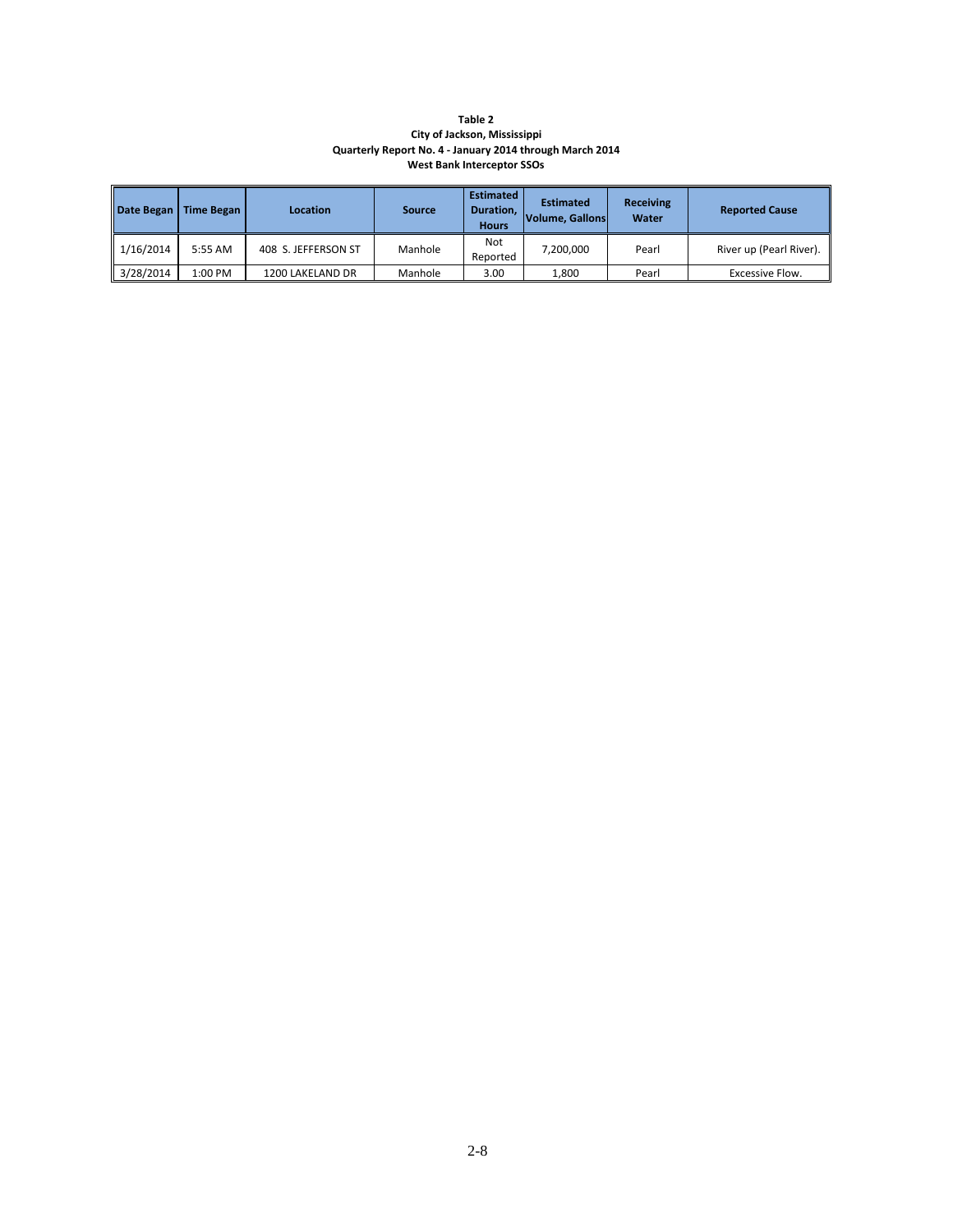

**Figure 5: West Bank Interceptor SSOs by Cause**

**Figure 6: Percentage of WBI SSOs by Cause**

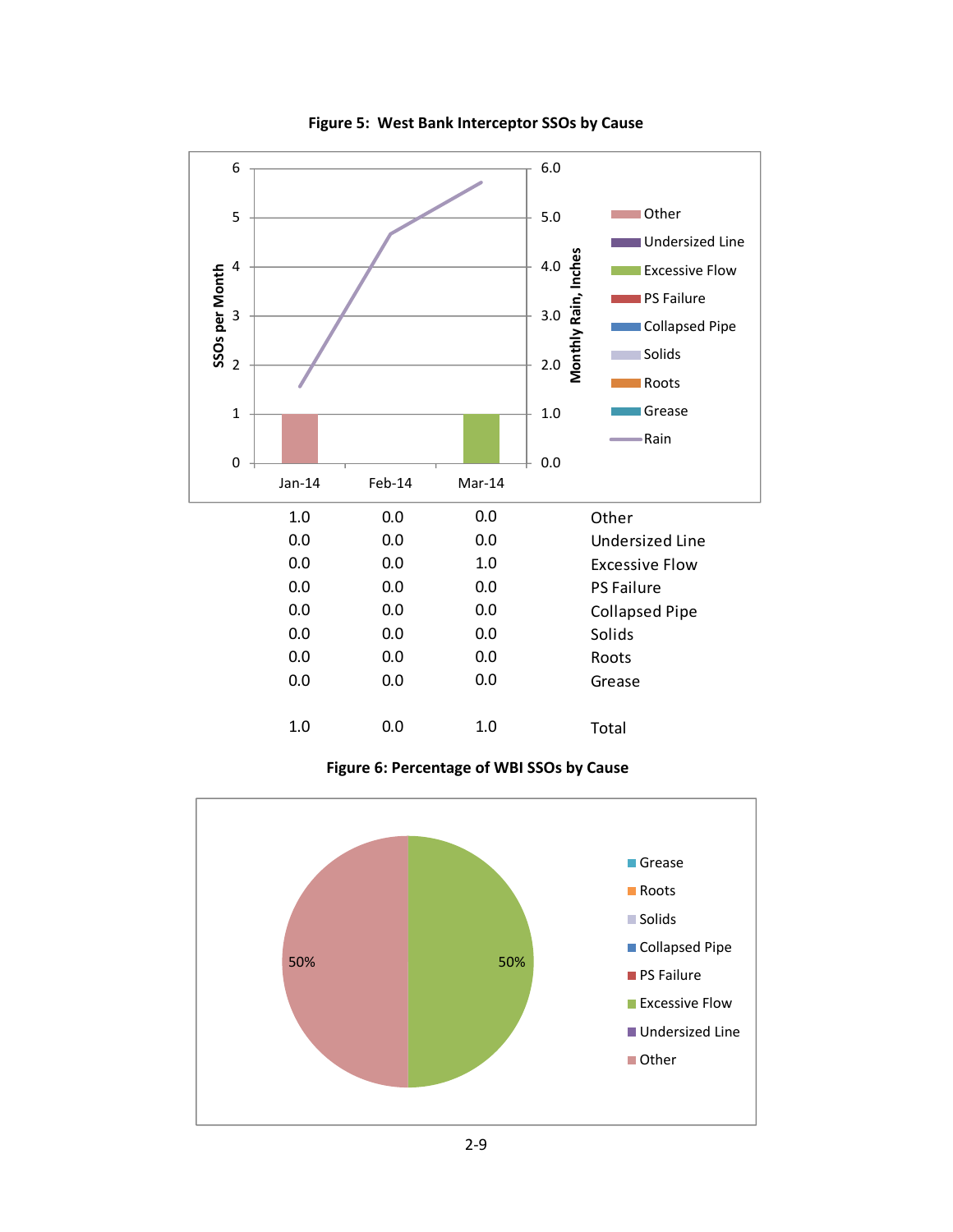

**Figure 7: West Bank Interceptor SSO Volume**

**Figure 8: West Bank Interceptor SSO Duration**

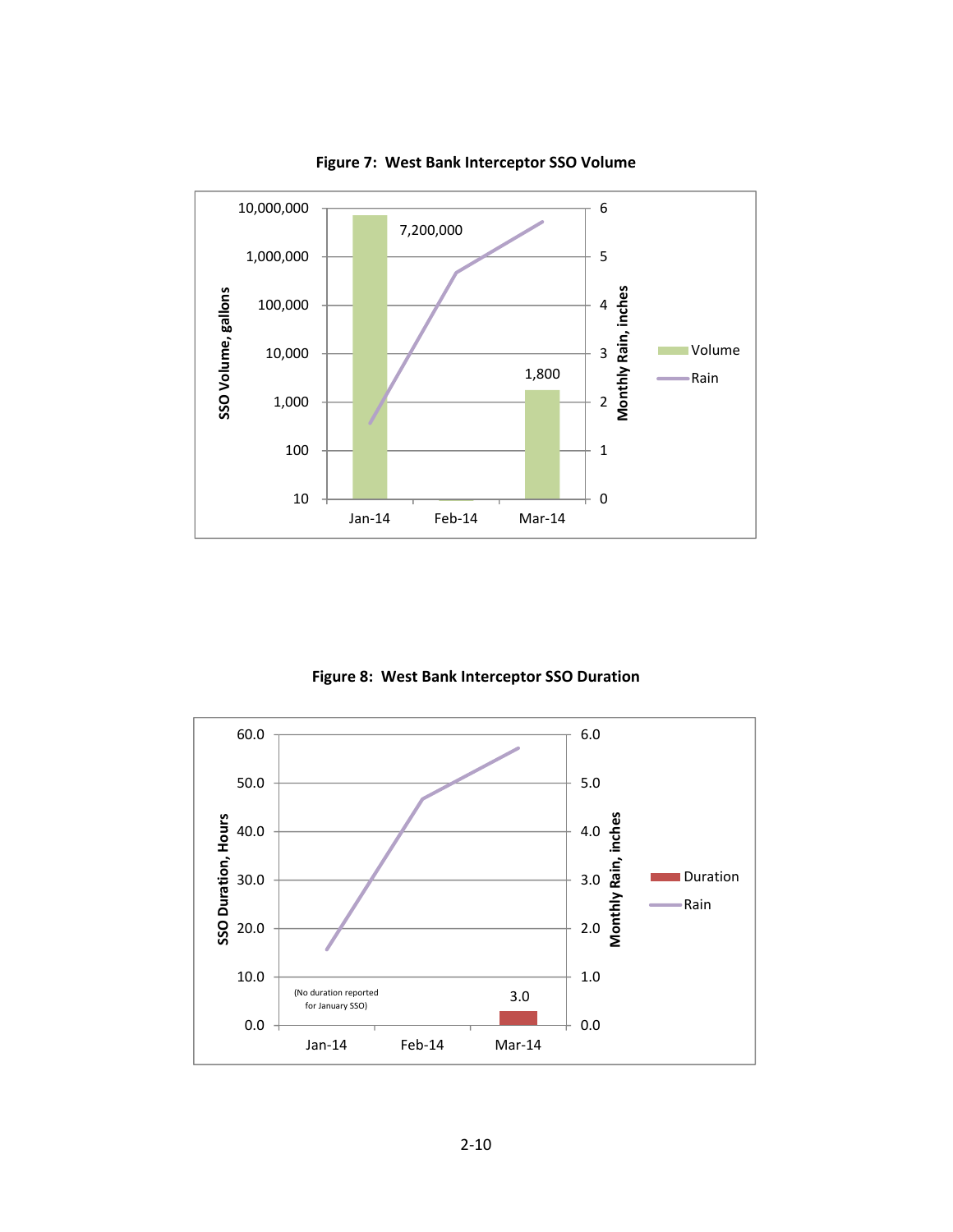#### 2.3 Pump Station SSOs

**Table 3** lists pump station SSOs for the year.

Figure 9 shows pump station SSO events by month by reported cause, as listed above, as well as monthly rainfall. As above, multiple causes were assigned fractional values, adding up to a total of one cause for each event. Figure 10 shows percentage of SSOs by cause for the year. Figure 11 logarithmically plots total volume of pump station SSOs for each month, along with monthly rainfall. Figure 12 shows total duration of pump station SSOs for each month.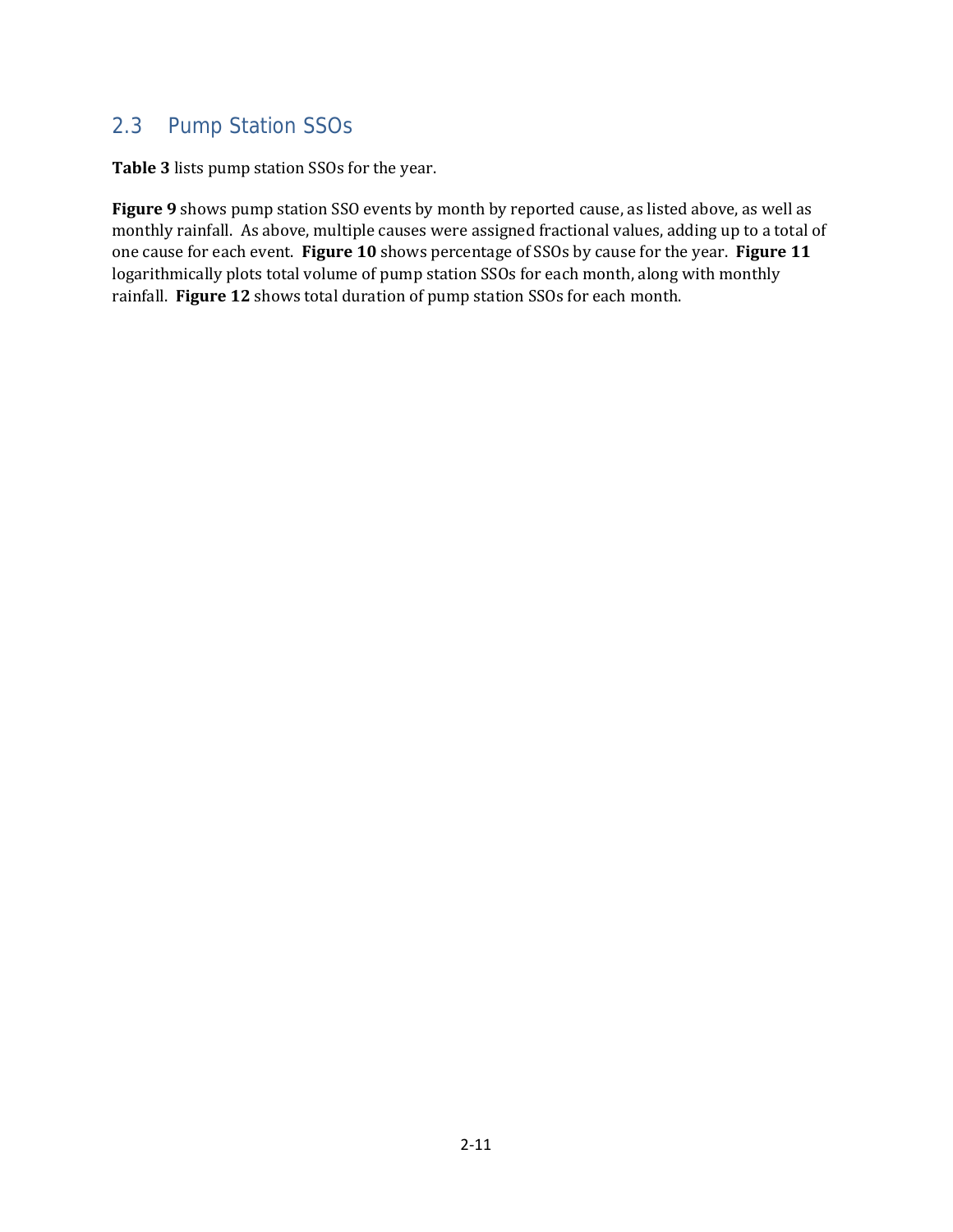| Table 3                                                  |
|----------------------------------------------------------|
| City of Jackson, Mississippi                             |
| Quarterly Report No. 4 - January 2014 through March 2014 |
| <b>Pump Station SSOs</b>                                 |

| Date Began | Time Began | Location                                      | Source              | <b>Estimated</b><br>Duration,<br><b>Hours</b> | <b>Estimated</b><br>Volume, Gallons | <b>Receiving</b><br>Water | <b>Reported Cause</b>                         |
|------------|------------|-----------------------------------------------|---------------------|-----------------------------------------------|-------------------------------------|---------------------------|-----------------------------------------------|
| 2/2/2014   | 4:00 PM    | 4210 CHURCH CIR                               | <b>Pump Station</b> | 8.00                                          | 80.000                              | Lynch                     | Excessive Flow.                               |
| 2/3/2014   | 12:00 AM   | 4210 CHURCH CIR                               | <b>Pump Station</b> | 4.00                                          | 40.000                              | Lynch                     | Excessive Flow.                               |
| 3/16/2014  | 1:30 AM    | 4210 CHURCH CIR                               | Manhole             | 8.00                                          | 150,000                             | Lynch                     | Excessive Flow.                               |
| 3/17/2014  | $3:00$ PM  | 6510 OLD CANTON RD<br><b>COUNTY LINE ROAD</b> | Manhole             | 3.00                                          | 100.000                             | Pearl                     | Pump Station Failure.<br>SSO monitor failure. |
| 3/28/2014  | 12:30 AM   | 4210 CHURCH CIR                               | Manhole             | 11.00                                         | 150,000                             | Lynch                     | Excessive Flow.                               |
| 3/28/2014  | $10:00$ AM | <b>FRANKLIN D ROOSEVELT</b><br>DR             | Manhole             | 5.00                                          | 100.000                             | <b>Boque Chitto</b>       | Excessive Flow.                               |
| 3/29/2014  | 1:50 AM    | 4210 CHURCH CIR                               | Manhole             | 2.17                                          | 100.000                             | Lynch                     | Excessive Flow.                               |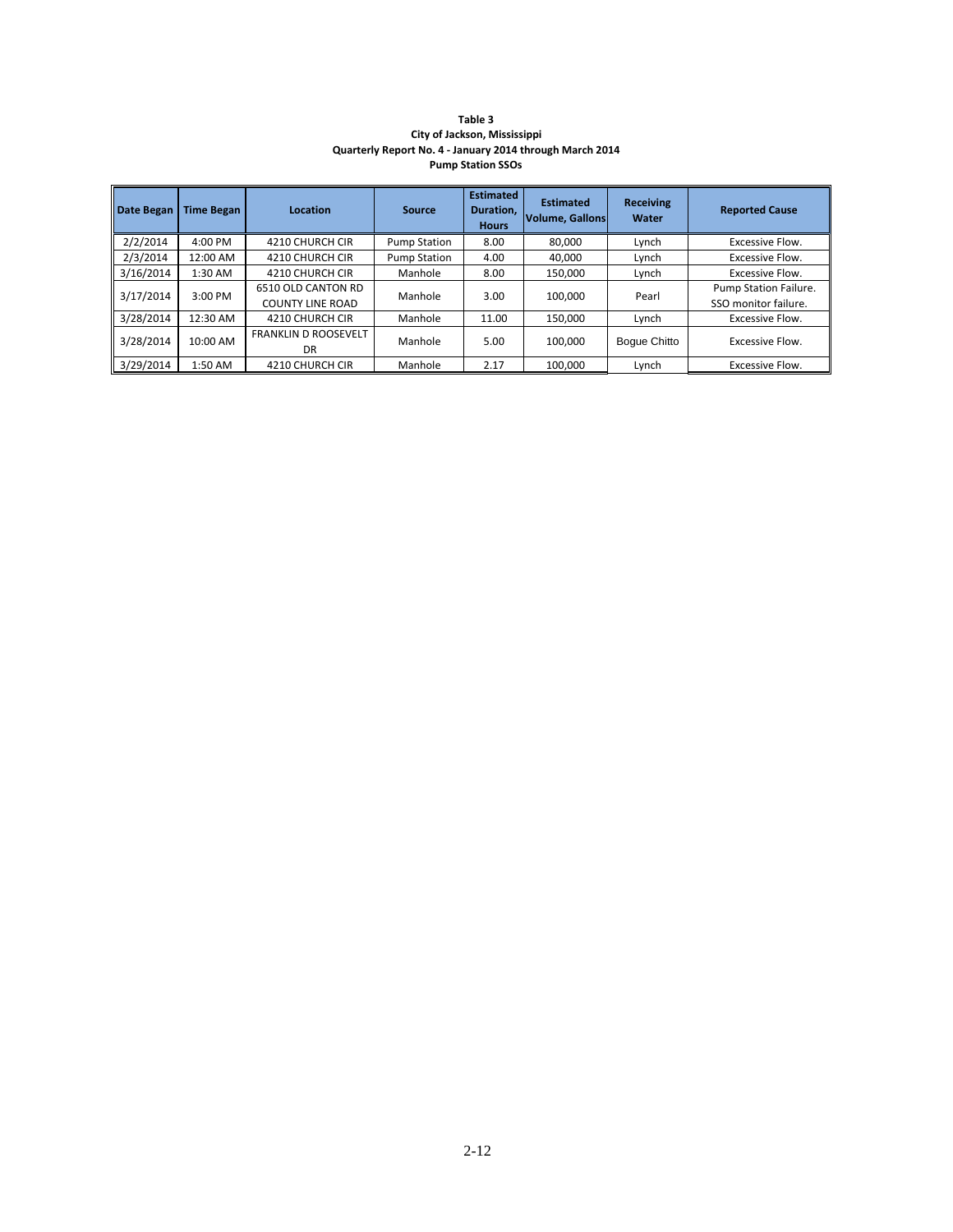

**Figure 9: Pump Station SSOs by Cause**

**Figure 10: Percentage of PS SSOs by Cause**

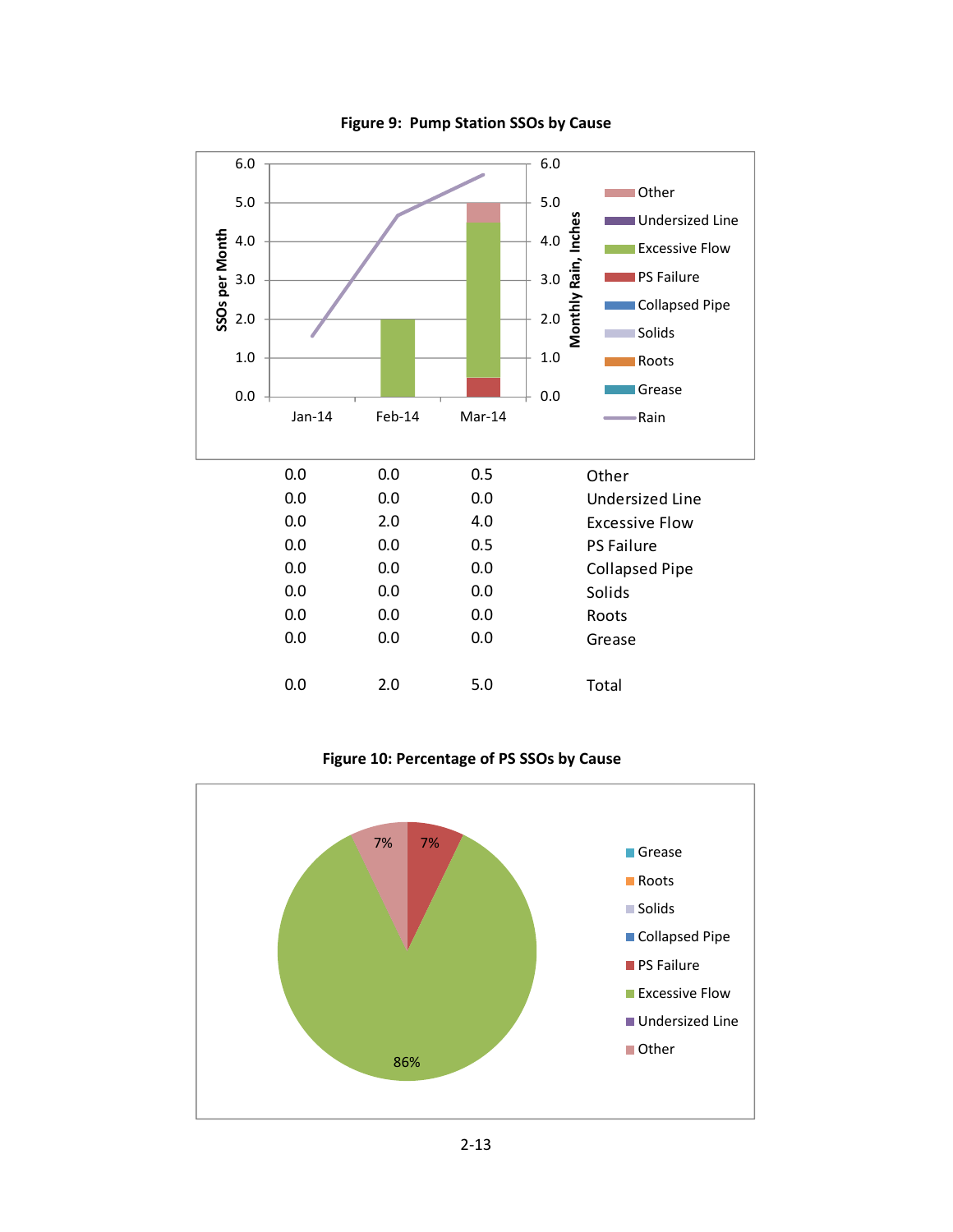

**Figure 11: Pump Station SSO Volume**

**Figure 12: Pump Station SSO Duration**

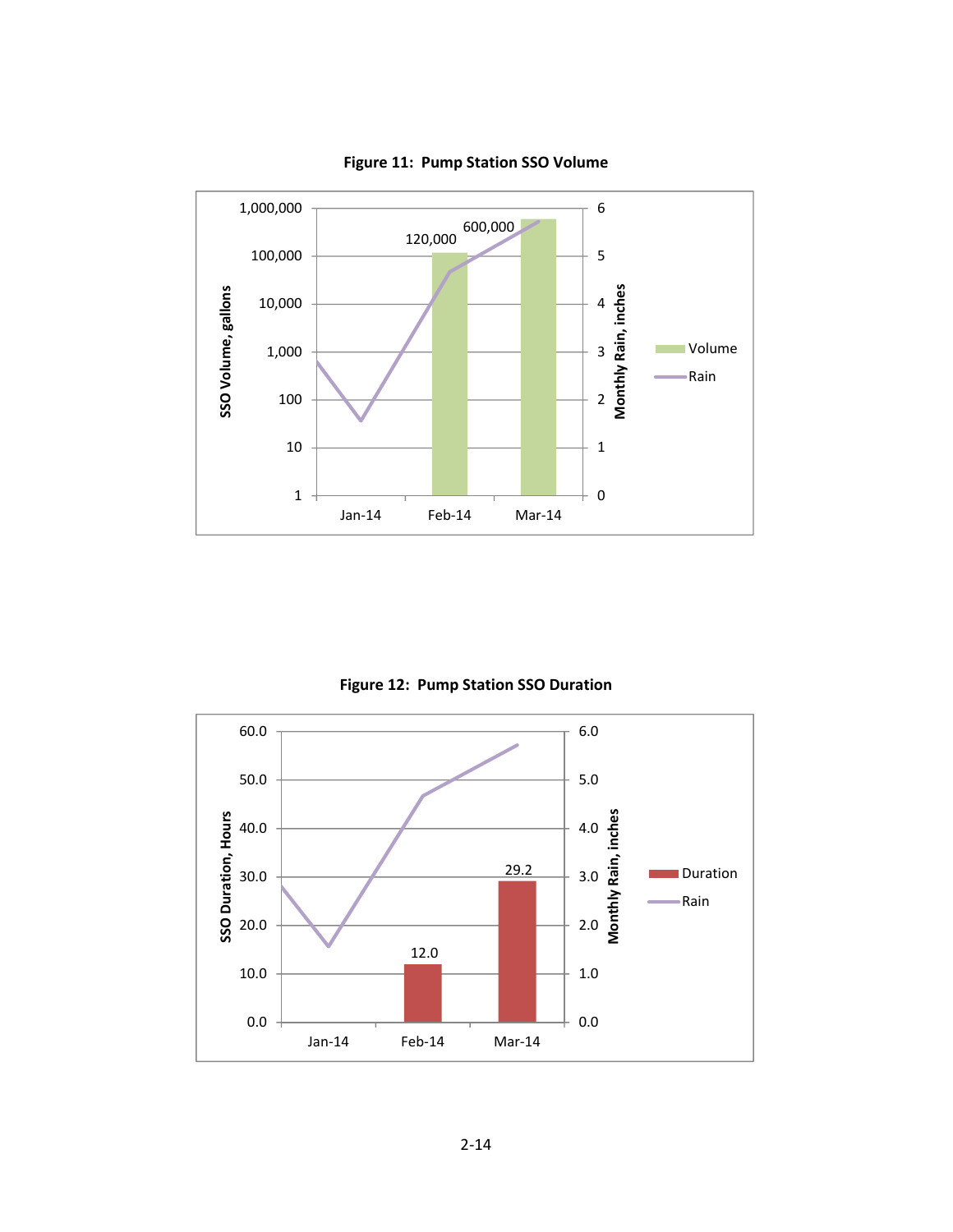#### 2.4 Prohibited Bypasses

**Table 4** lists prohibited bypasses at the wastewater treatment plants for the year. Unlike SSOs, each event is considered as one bypass from the day it begins to the day it ends. Only the Savanna Street plant had prohibited bypasses.

**Figure 13** shows prohibited bypass events by month by reported cause, as listed above, as well as monthly rainfall. **Figure 14** shows annual percentage by reported cause.

**Figure 15** shows total volume of prohibited bypasses for each month plotted logarithmically, along with monthly rainfall. **Figure 16** shows total duration for the month. Norte that duration of prohibited bypasses is plotted in days.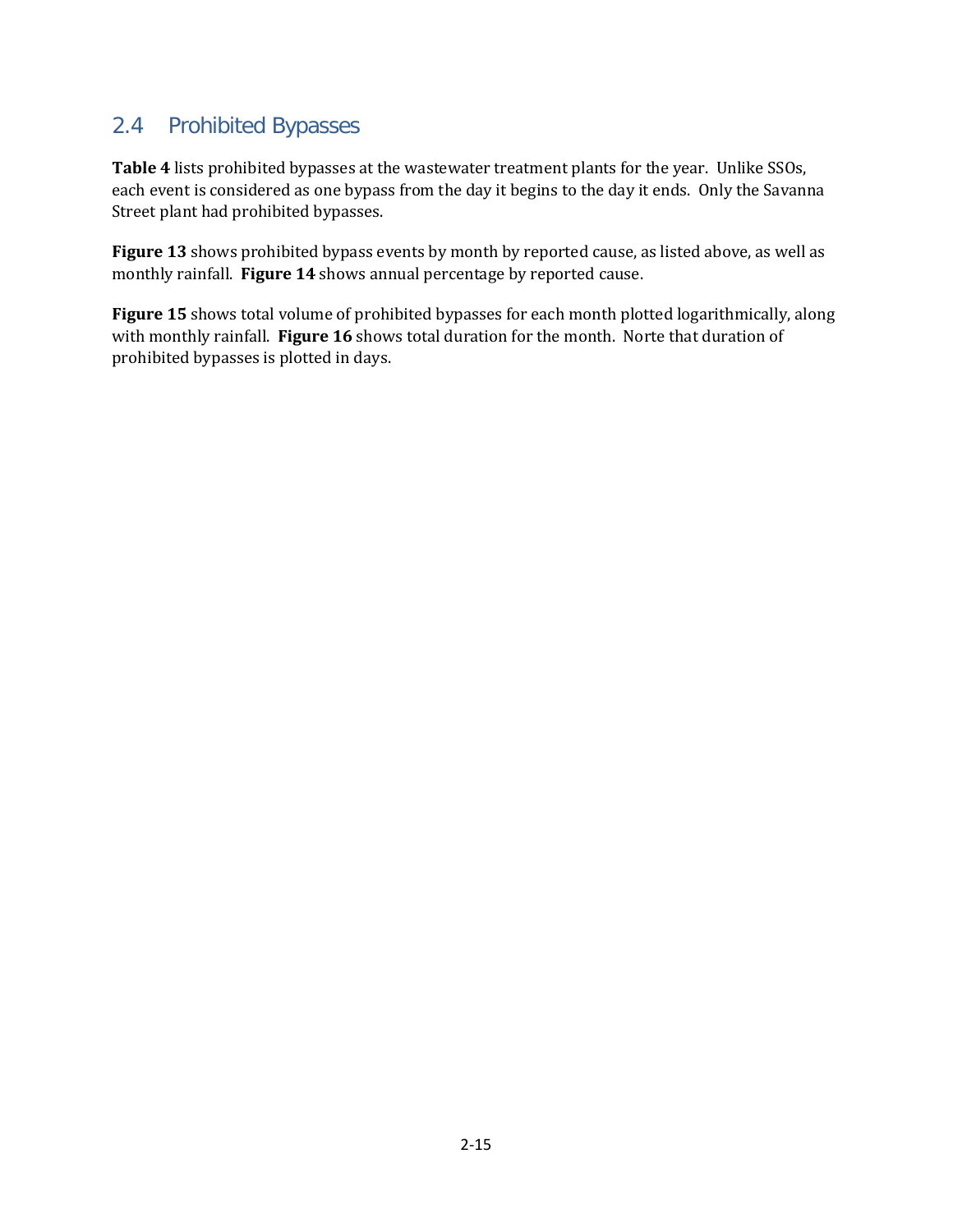#### **Table 4 City of Jackson, Mississippi Quarterly No. 4 ‐ January 2014 through March 2014 Prohibited Bypasses**

| Date Began | <b>Time Began</b> | Location        | <b>Source</b> | <b>Estimated</b><br>Duration,<br><b>Days</b> | <b>Estimated</b><br>Volume,<br><b>Million Gallons</b> | <b>Receiving</b><br>Water | <b>Reported Cause</b>                                                                                                                                                                                                                                                                                                                            |
|------------|-------------------|-----------------|---------------|----------------------------------------------|-------------------------------------------------------|---------------------------|--------------------------------------------------------------------------------------------------------------------------------------------------------------------------------------------------------------------------------------------------------------------------------------------------------------------------------------------------|
| 01/01/14   | 4:47 PM           | Savanna St WWTP | <b>WWTP</b>   | 3                                            | 16.90                                                 | Pearl                     | Heavy rainfall generated<br>influent flow in excess of<br>mechanical plant's capacity.                                                                                                                                                                                                                                                           |
| 01/11/14   | 11:30 AM          | Savanna St WWTP | <b>WWTP</b>   | $\overline{7}$                               | 80.00                                                 | Pearl                     | Heavy rainfall generated<br>influent flow in excess of<br>mechanical plant's capacity.                                                                                                                                                                                                                                                           |
| 01/19/14   | 10:30 PM          | Savanna St WWTP | <b>WWTP</b>   | 5                                            | 35.59                                                 | Pearl                     | Two of the temporary<br>pumps used to pump around<br>the influent pump station<br>failed. The remaining pumps<br>could not keep up with the<br>influent flow. The bypass<br>pumps were then turned on<br>to avoid flooding the plant<br>and to reduce SSOs at the<br>Entergy manhole and at the<br>fairgrounds.                                  |
| 01/27/14   | 9:16 AM           | Savanna St WWTP | <b>WWTP</b>   | $\mathbf{1}$                                 | 10.95                                                 | Pearl                     | UW personnel were<br>instructed by CO personnel<br>to reduce the level in the<br>storm cells to accommodate<br>the dredging operation, and<br>to reduce the SSPs at the<br>Entergy manhole and at the<br>fairgrounds. The sluice gate<br>at cell #3 was opened. When<br>the desired level was<br>reached in the lagoons, the<br>gate was closed. |
| 02/02/14   | 3:35 PM           | Savanna St WWTP | <b>WWTP</b>   | 8                                            | 43.73                                                 | Pearl                     | Heavy rainfall generated<br>influent flow in excess of<br>mechanical plant's capacity.                                                                                                                                                                                                                                                           |
| 02/10/14   | 7:00 AM           | Savanna St WWTP | <b>WWTP</b>   | $\overline{4}$                               | 58.81                                                 | Pearl                     | Heavy rainfall generated<br>influent flow in excess of<br>mechanical plant's capacity.                                                                                                                                                                                                                                                           |
| 02/14/14   | 12:56 PM          | Savanna St WWTP | <b>WWTP</b>   | $\overline{a}$                               | 7.16                                                  | Pearl                     | Heavy rainfall generated<br>influent flow in excess of<br>mechanical plant's capacity.                                                                                                                                                                                                                                                           |
| 02/20/14   | 11:30 PM          | Savanna St WWTP | <b>WWTP</b>   | 3                                            | 90.93                                                 | Pearl                     | Heavy rainfall generated<br>influent flow in excess of<br>mechanical plant's capacity.                                                                                                                                                                                                                                                           |
| 02/28/14   | 8:20 AM           | Savanna St WWTP | <b>WWTP</b>   | $\mathbf{1}$                                 | 10.75                                                 | Pearl                     | Heavy rainfall generated<br>influent flow in excess of<br>mechanical plant's capacity.                                                                                                                                                                                                                                                           |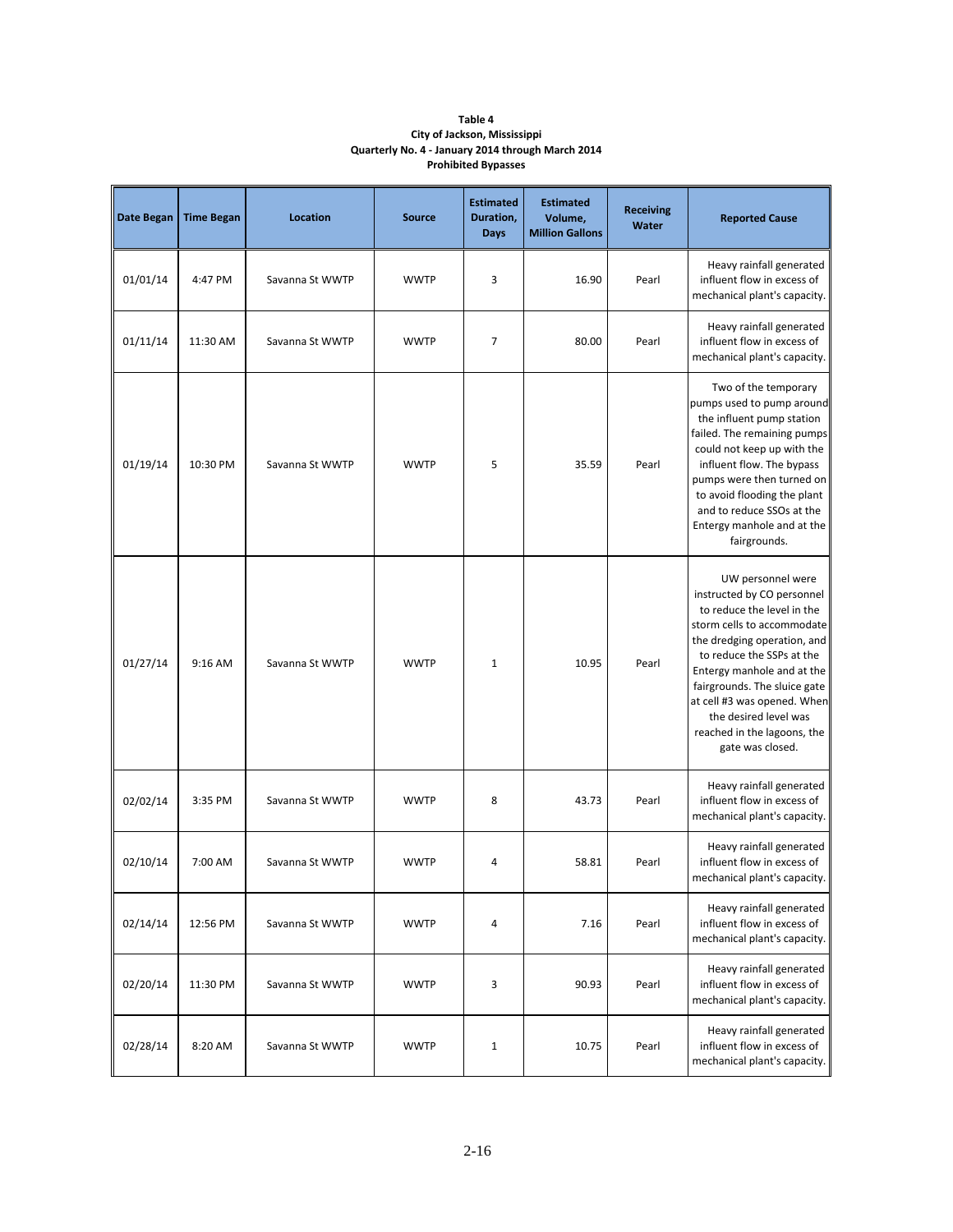#### **Table 4 City of Jackson, Mississippi Quarterly No. 4 ‐ January 2014 through March 2014 Prohibited Bypasses**

| Date Began | <b>Time Began</b> | <b>Location</b> | <b>Source</b> | <b>Estimated</b><br>Duration,<br><b>Days</b> | <b>Estimated</b><br>Volume,<br><b>Million Gallons</b> | <b>Receiving</b><br>Water | <b>Reported Cause</b>                                                                  |
|------------|-------------------|-----------------|---------------|----------------------------------------------|-------------------------------------------------------|---------------------------|----------------------------------------------------------------------------------------|
| 03/03/14   |                   | Savanna St WWTP | <b>WWTP</b>   | $\mathbf{1}$                                 | 16.04                                                 | Pearl                     | Heavy rainfall generated<br>influent flow in excess of<br>mechanical plant's capacity. |
| 03/06/14   |                   | Savanna St WWTP | <b>WWTP</b>   | $\mathbf{1}$                                 | 21.89                                                 | Pearl                     | Heavy rainfall generated<br>influent flow in excess of<br>mechanical plant's capacity. |
| 03/11/14   |                   | Savanna St WWTP | <b>WWTP</b>   | $\overline{2}$                               | 13.69                                                 | Pearl                     | Heavy rainfall generated<br>influent flow in excess of<br>mechanical plant's capacity. |
| 03/15/14   |                   | Savanna St WWTP | <b>WWTP</b>   |                                              | 116.17                                                | Pearl                     | Heavy rainfall generated<br>influent flow in excess of<br>mechanical plant's capacity. |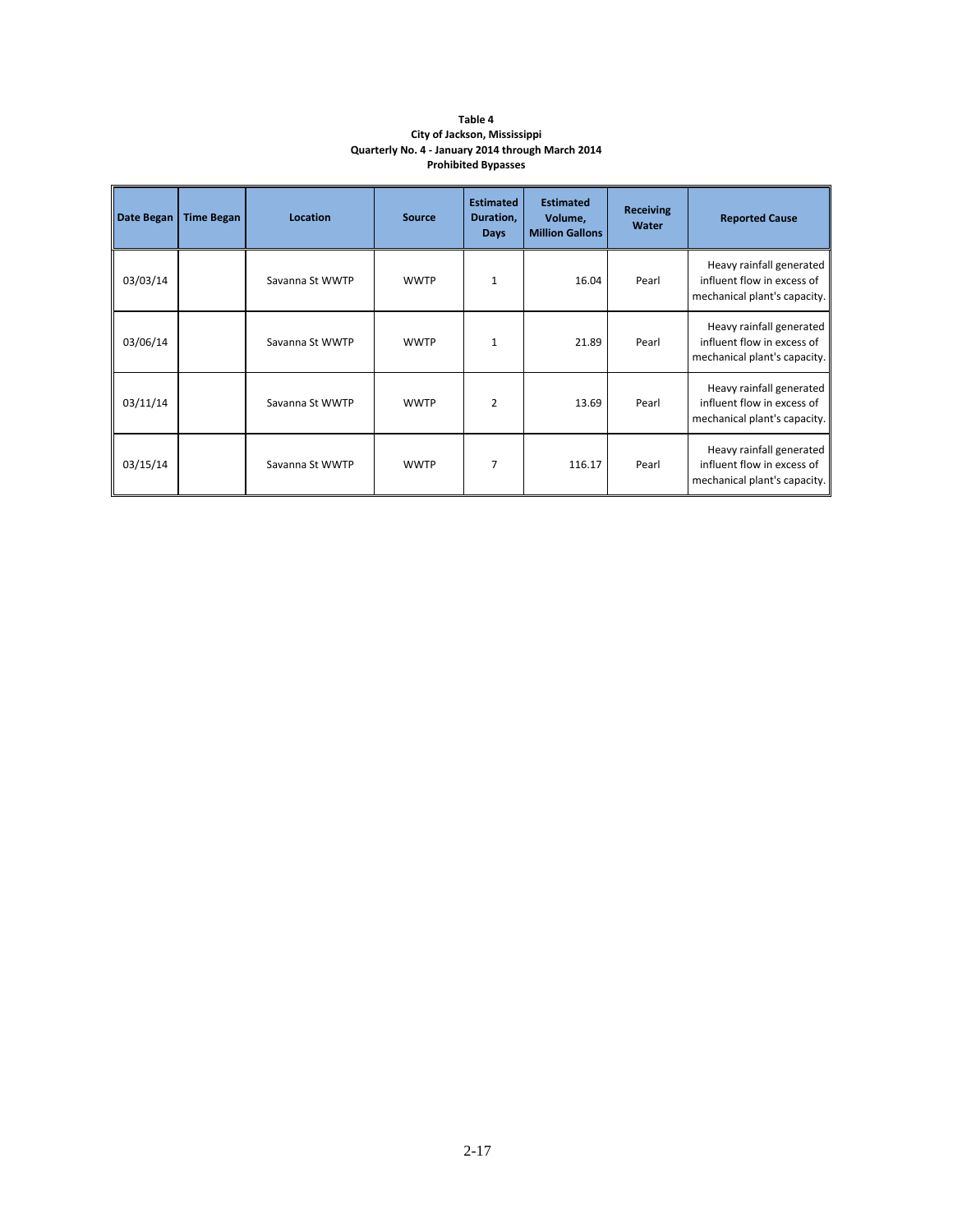

**Figure 13: Prohibited Bypasses by Cause**

**Figure 14: Percentage of Prohibited Bypasses by Cause**